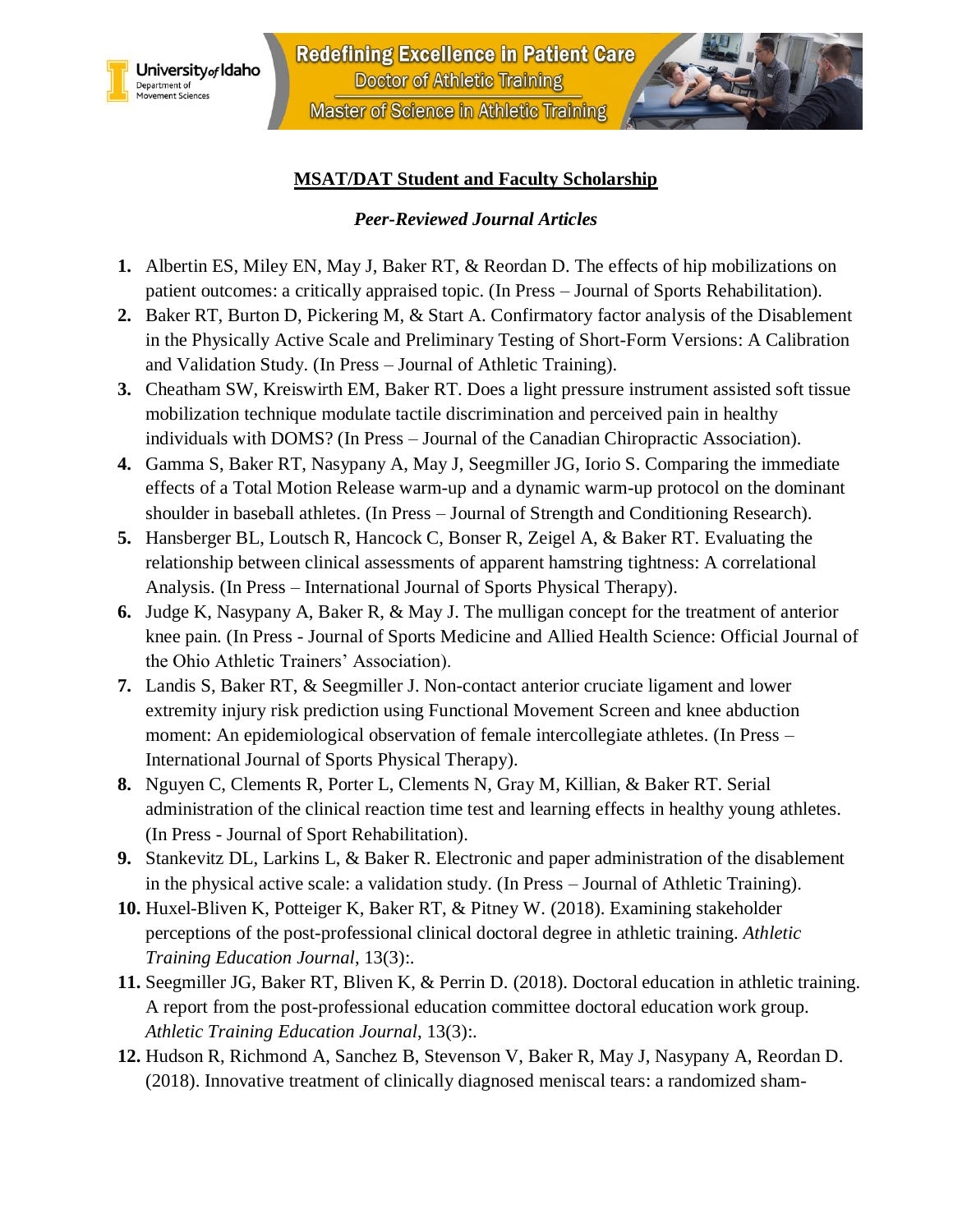



controlled trial of the Mulligan concept 'squeeze' technique. *Journal of Manual & Manipulative Therapy*, DOI: [10.1080/10669817.2018.1456614](https://doi.org/10.1080/10669817.2018.1456614)

- **13.** Stevenson V, Baker R, Nasypany A. (2018). Treating Groin and Hip Flexor Pain Using Primal Reflex Release Technique: A Case Series. *International Journal of Sport and Physical Therapy*, 13(4): 715-725.
- **14.** Andrews D, Odland-Wolf K, May J, Baker R, Nasypany A, & Dinkins E. (2018). An exploratory study examining Mulligan Concept positional sustained natural apophyseal glides on patients classified with mechanical neck pain. *Journal of Manual and Manipulative Therapy*, 26(4):203-211. <https://doi.org/10.1080/10669817.2018.1460965>
- **15.** Baker R, Start A, Larkins L, Burton D, May J. (2018). Exploring the Preparation, Perceptions, and Clinical Profile of Athletic Trainers Who Use Instrument-Assisted Soft Tissue Mobilization. *Athletic Training & Sports Health Care*, 10(4)169-180.
- **16.** Scifers J, Ballard E, Fontenot M, May J. (2018). Neurodynamics: Clinical Roundtable. *Athletic Training & Sports Health Care*, 10(4): 149-153.
- **17.** Cox R, Martinez R, Baker R, Warren L. (2018). Validity of a Smartphone Application for Measuring Ankle Plantar Flexion. *Journal of Sport Rehabilitation*, 27(3; e-pub only), DOI: <https://doi.org/10.1123/jsr.2017-0143>
- **18.** Andrews D, Odland-Wolf K, May J, Baker R, Nasypany A. (2018). The Utilization of Mulligan Concept Thoracic Sustained Natural Apophyseal Glides on Patients Classified with Secondary Impingement Syndrome: A Multi-Site Case Series. *International Journal of Sport and Physical Therapy*, 13(1): 121-130.
- **19.** Fermin S, Larkins S, Beene S, Wetzel D. (2018). The Effect of Contralateral Exercise on Penitent Pain and Range of Motion. *Journal of Sport Rehabilitation*, 27(2):185-188.
- **20.** Lawson B, Williamson J, Baker RT, May J, Larkins L, & Nasypany A. (2018). Examining the effect of the Mulligan Concept fibular repositioning taping technique after a lateral ankle sprain: A case review. *Athletic Training and Sports Health Care*, 10(1):41-45.
- **21.** Vakanski A, Jun H, Paul D, Baker R. (2018). A Data Set of Human Body Movements for Physical Rehabilitation Exercises. *Data*, 3(2): 2-15.
- **22.** Chapman EB, Nasypany A, May J, Henry T, Hummel C, & Jun HP. (2018). Investigation of the Rosenbaum concussion knowledge and attitudes survey in collegiate athletes. *Clinical Journal of Sports Medicine*, 28(2): 117-124.
- **23.** Hudson R, Baker RT, May J, Reordan D, & Nasypany A. (2017). Novel treatment of lateral ankle sprains using the Mulligan concept: an exploratory case series analysis. *Journal of Manual and Manipulative Therapy*.
- **24.** Sanchez BJ & Baker R. (2017). Conservative Management of Possible Meniscal Derangement Using the Mulligan Concept: A case report. *Journal of Chiropractic Medicine*, 16(4): 308-315.
- **25.** Cheatham SW & Baker RT. (2017). Differences in pressure pain thresholds among men and women after foam rolling. *Journal of Bodywork and Movement Therapies*, 21, 578-582.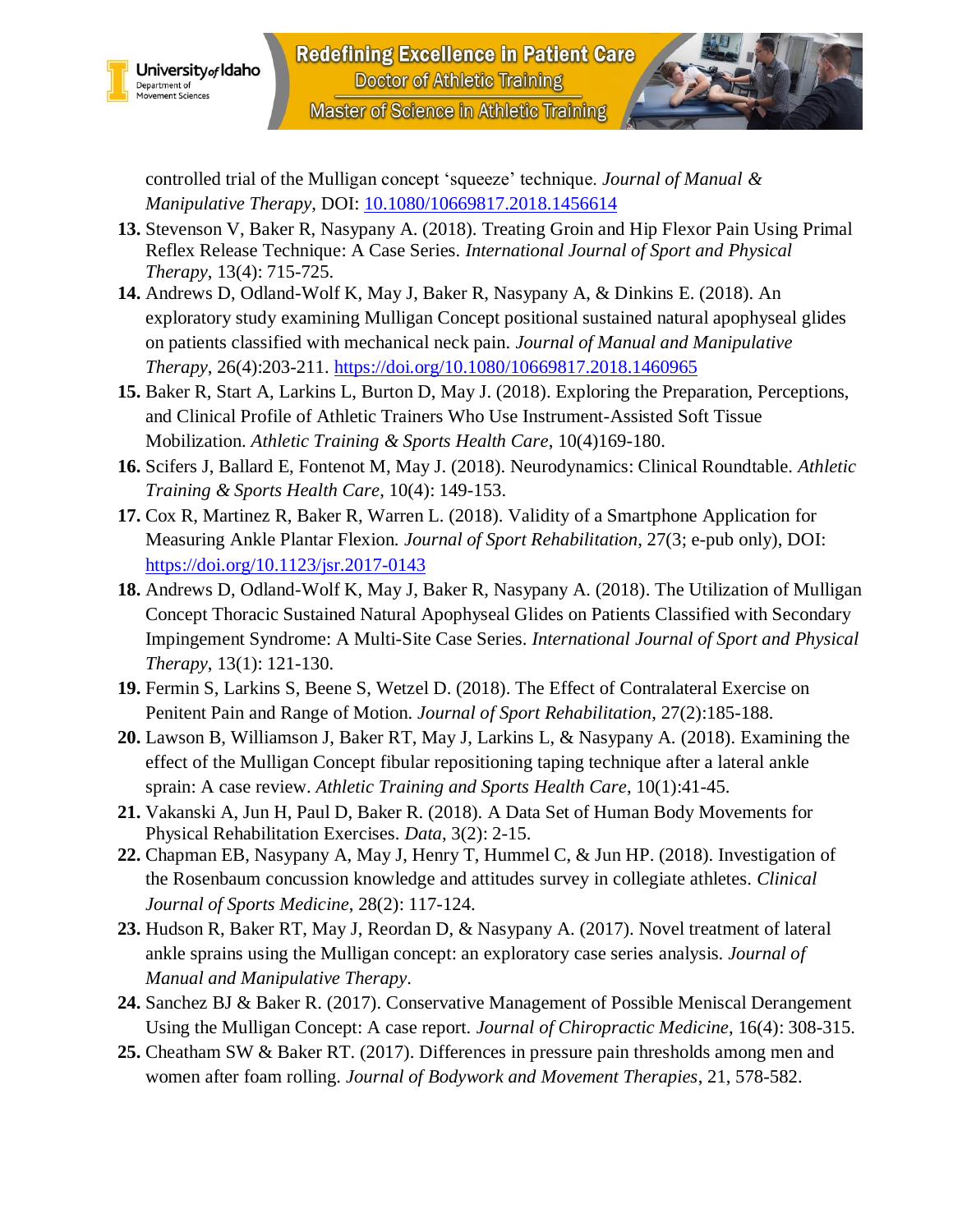



- **26.** Scifers J, Baker R, Gardiner-Shires A, Vardiman P. (2017). Instrument-Assisted Soft Tissue Mobilization: Clinical Roundtable. *Athletic Training & Sports Health Care*, 9(2): 49-52.
- **27.** Cheatham S, Baker R. (2017). Differences in Pressure Pain Threshold Among Men and Women after Foam Rolling. *Journal of Bodywork & Movement Therapies*, 21, 978-982.
- **28.** May J, Nasypany A, Seegmiller JG, & Baker RT. (2017). Patient outcomes utilizing the mulligan concept of MWM to treat intercollegiate patients diagnosed with a lateral ankle sprain: an a priori case series. *Journal of Sport Rehabilitation*, 26, 486-496.
- **29.** Bonser, B, Hancock, C, Loutch, R, Zeigel, A, Stanford E, Baker, RT, Nasypany, AM, May, J, Cheatham, S. (2017). Changes in Hamstring Range of Motion Following Neurodynamic Sciatic Sliders: A Critically Appraised Topic. *Journal of Sport Rehabilitation*, 26, 311-315.
- **30.** Cox, R. W., Martinez, R. E., Baker, R. T., & Larkins, L. W. (2017). Validity of a Smartphone Application for Measuring Ankle Plantar Flexion. *Journal of sport rehabilitation*, 1-11.
- **31.** Fermin, S., Warren, L., Beene, S., & Wetzel, D. (2017). The Effects of Contralateral Exercise on Patient Pain and Range of Motion. *Journal of sport rehabilitation*, 1-9.
- **32.** Syvertson P, Dietz E, Matocha M, McMurray J, Baker RT, Nasypany A, Reordan D, & Paddack M. (2017). A treatment-based classification algorithm to treat Achilles tendinopathy: an exploratory case series. *Journal of Sport Rehabilitation*, 26(3):260-268.
- **33.** Hansen Honeycutt JA, Nasypany AM, & Baker RT. (2017). Treatment utilizing a muscle energy technique and the myokinesthetic system on patients with a diagnosed disc injury. *International Journal of Athletic Therapy and Training*. 22(4):6-12.
- **34.** Brody K, Nasypany AM, Baker RT, & May JM. (2017). Analysis of patient outcomes using the MyoKinesthetic System for the treatment of low back pain: a case series. *Journal of Chiropractic Medicine*. 16(2):111-121.
- **35.** Hudson R, Baker RT, Nasypany A, & Reordan D. (2017). Treatment of anterior shoulder subluxation using the Mulligan Concept and reflex neuromuscular stabilization: a case study. *International Journal of Sports Physical Therapy*, 12(1):155-162.
- **36.** Cramer JD, Quintero M, Rhinehart AJ, Rutherford C, Nasypany A, May J, & Baker RT. (2017). Exploration of score agreement on a modified upper quarter Y-Balance test kit as compared to the upper quarter Y-Balance test. *International Journal of Sports Physical Therapy*, 12(1):117-124.
- **37.** MacDonald N, Baker R, & Cheatham SW. (2016). The effects of instrument assisted soft tissue mobilization on lower extremity muscle performance: A randomized controlled trial. *International Journal of Sports Physical Therapy*, 11(7):1040-1047.
- **38.** Stevenson V, Baker RT, Nasypany A, & May J. (2016). Using the MyoKinesthetic System to treat bilateral chronic knee pain: a case study. *Journal of Chiropractic Medicine*, 15(4):294- 298.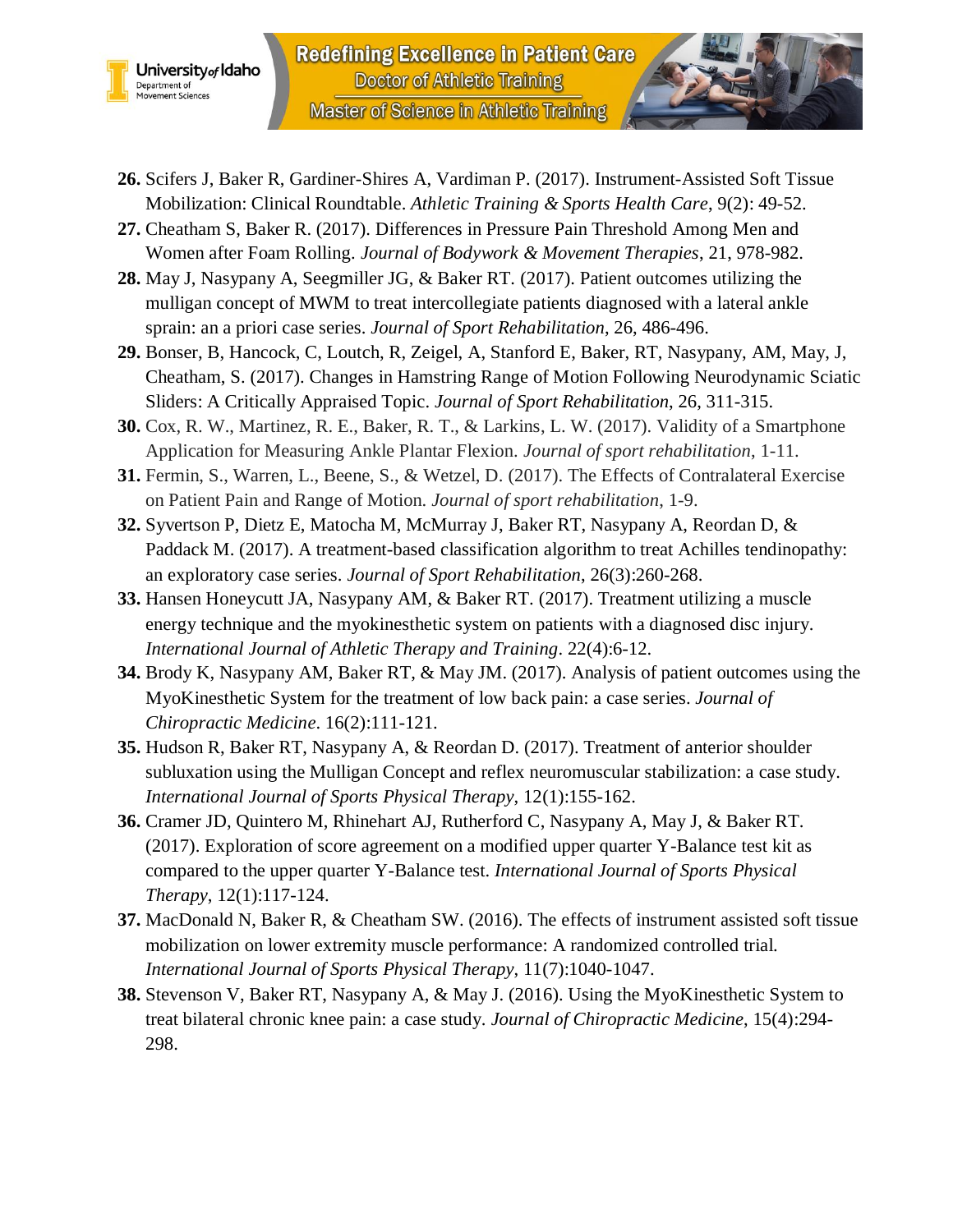



- **40.** Chapman EB, Hansen Honeycutt J, Nasypany A, Baker RT, & May J. (2016). A clinical guide to the assessment and treatment of breathing pattern disorders in the physically active: Part 1. *International Journal of Sports Physical Therapy*, 11(5):803-809.
- **41.** Cheatham SW, Lee MD, Cain M, Baker R. (2016). The effects of instrument assisted soft tissue mobilization: a systematic review. *Journal of the Canadian Chiropractic Association*, 60(3):200-211.
- **42.** Hancock C, Hansberger B, Loutsch R, Stanford E, Zeigel A, Bonser R, Baker R, Cheatham S, May J, & Nasypany A. (2016). Changes in hamstring range of motion following proprioceptive neuromuscular facilitation stretching compared with static stretching: a critically apprised topic. *International Journal of Athletic Therapy and Training*, 21(5):1-7.
- **43.** Hudson, R, Richmond, A, Sanchez, B, Stevenson, V, Baker, RT, May J, Nasypany AM, Reordan, D, (2016). An Alternative Approach to the treatment of meniscal pathologies: A case series analysis of the Mulligan Concept. *International Journal of Sports Physical Therapy*, 11(4): 564-574.
- **44.** Hancock CL, Baker RT, & Sorenson EA. (2016). Treatment of plantar fascia pain with join mobilizations and positional release therapy: a case study. *International Journal of Athletic Therapy and Training*, 21(4):23-29.
- **45.** Fyock M, Nasypany AM, Seegmiller JG, Baker RT (2016). Treating patients with patellofemoral pain syndrome using regional interdependence theory: A critically appraised topic. *International Journal of Athletic Therapy and Training*, 21(3):5-11.
- **46.** Hansberger BL, Nasypany A, & Baker RT, May J. (2016). Incorporating neurodynamics in the treatment of lower leg pain. Athletic Training & Sports Health Care, 8(1):36-39.
- **47.** Syverston P, Baker RT, & Nasypany A. (2016). Avulsion fracture of the anterior superior iliac spine and the iliac crest: a mindfulness approach to rehabilitation. *International Journal of Athletic Therapy and Training*, 21(1):24-29.
- **48.** May J, Krzyanowicz R, Nasypany A, Baker R, & Seegmiller J. (2015). Mulligan concept use and clinical profile from the perspective of American certified Mulligan practitioners. *Journal of Sport Rehabilitation*, 24:337-341.
- **49.** Brody K, Baker RT, Nasypany A, & Seegmiller JG. (2015). Treatment of meniscal lesions using the mulligan "squeeze" technique: a case series. *International Journal of Athletic Therapy and Training*, 20(6):24-31.
- **50.** Rhinehart AJ, Schroeder KM, May J, Baker R, Nasypany AM. (2015). Movement assessment: techniques and possible integration into clinical practice. *International Journal of Athletic Therapy and Training*, 20(6):5-9.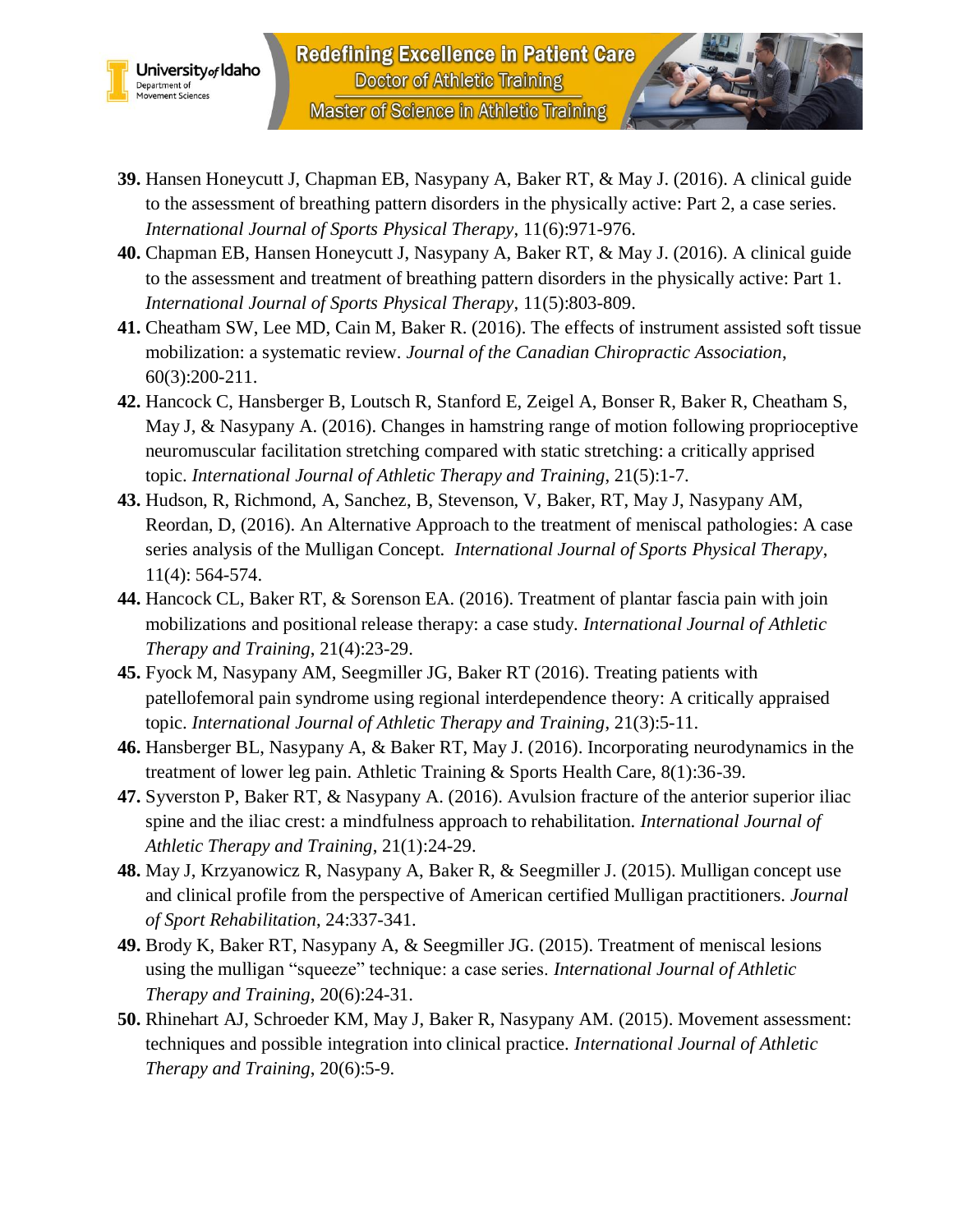



- **51.** Baker RT, Hansberger BL, Warren L, & Nasypany A. (2015). A novel approach for the reversal of chronic apparent hamstring tightness: a case report. *International Journal of Sports Physical Therapy*, 10(5): 723-734.
- **52.** Hansberger BL, Baker RT, May J, & Nasypany A. (2015). A novel approach to treating plantar fasciitis – effects of primal reflex release technique: a case series. *International Journal of Sports Physical Therapy*, 10(5): 690-701.
- **53.** Rhinehart AJ. (2015). Effective treatment of an apparent meniscal injury using the Mulligan Concept. *Journal of Sports Medicine and Allied Health Sciences: The Official Journal of the Ohio Athletic Trainers' Association*, 1(2):Article 4.
- **54.** Brody K, Baker RT, Nasypany A, & Seegmiller JG. (2015). Meniscal lesions: the physical examination and evidence for conservative treatment. *International Journal of Athletic Therapy and Training*, 20(5):35-38.
- **55.** McMurray J, Landis S, Lininger K, Baker RT, Nasypany A, & Seegmiller J. (2015). A comparison and review of indirect myofascial release therapy, instrument assisted soft tissue mobilization, and active release techniques to inform clinical decision-making. *International Journal of Athletic Therapy and Training*, 20(5):29-34.
- **56.** Brody K, Baker RT, Nasypany A, & May J. (2015). The myokinesthetic system, part 2: treatment of chronic low back pain. *International Journal of Athletic Therapy and Training*, 20(5):22-28.
- **57.** Brody K, Baker RT, Nasypany, A, & May J. (2015). The myokinesthetic system, part 1: a clinical assessment and matching treatment intervention. *International Journal of Athletic Therapy and Training*, 20(4):5-9.
- **58.** Loutsch RA, Baker RT, May JM, & Nasypany AM. (2015). Reactive neuromuscular training results in immediate and long-term improvements of measures of hamstring flexibility: a case report. *International Journal of Sport Physical Therapy*, 10(3):371-377.
- **59.** Thompson MA, Lee SS, Seegmiller J, McGowan CP. (2015). Kinematic and kinetic comparison of barefoot and shod running in mid/forefoot and rearfoot strike runners. *Gait & Posture*, 41:957-959.
- **60.** Krzyanowicz R, Baker RT, Nasypany A, & Seegmiller JG. (2015). Patient outcomes utilizing the selective functional movement assessment and mulligan mobilizations with movement on recreational dancers with sacroiliac joint pain. *International Journal of Athletic Therapy and Training*, 20(3):31-37.
- **61.** Seegmiller JG, Nasypany A, Kahanov L, Seegmiller J, & Baker RT. (2015). Trends in doctoral education among health professions: An integrative review. *Athletic Training Education Journal*, 10(1):47-56.
- **62.** Matocha M, Baker RT, Nasypany A, & Seegmiller JG. (2015). Effects of neuromobilization on tendinopathy: Part 2. *International Journal of Athletic Therapy and Training*, 20(2), 41-47.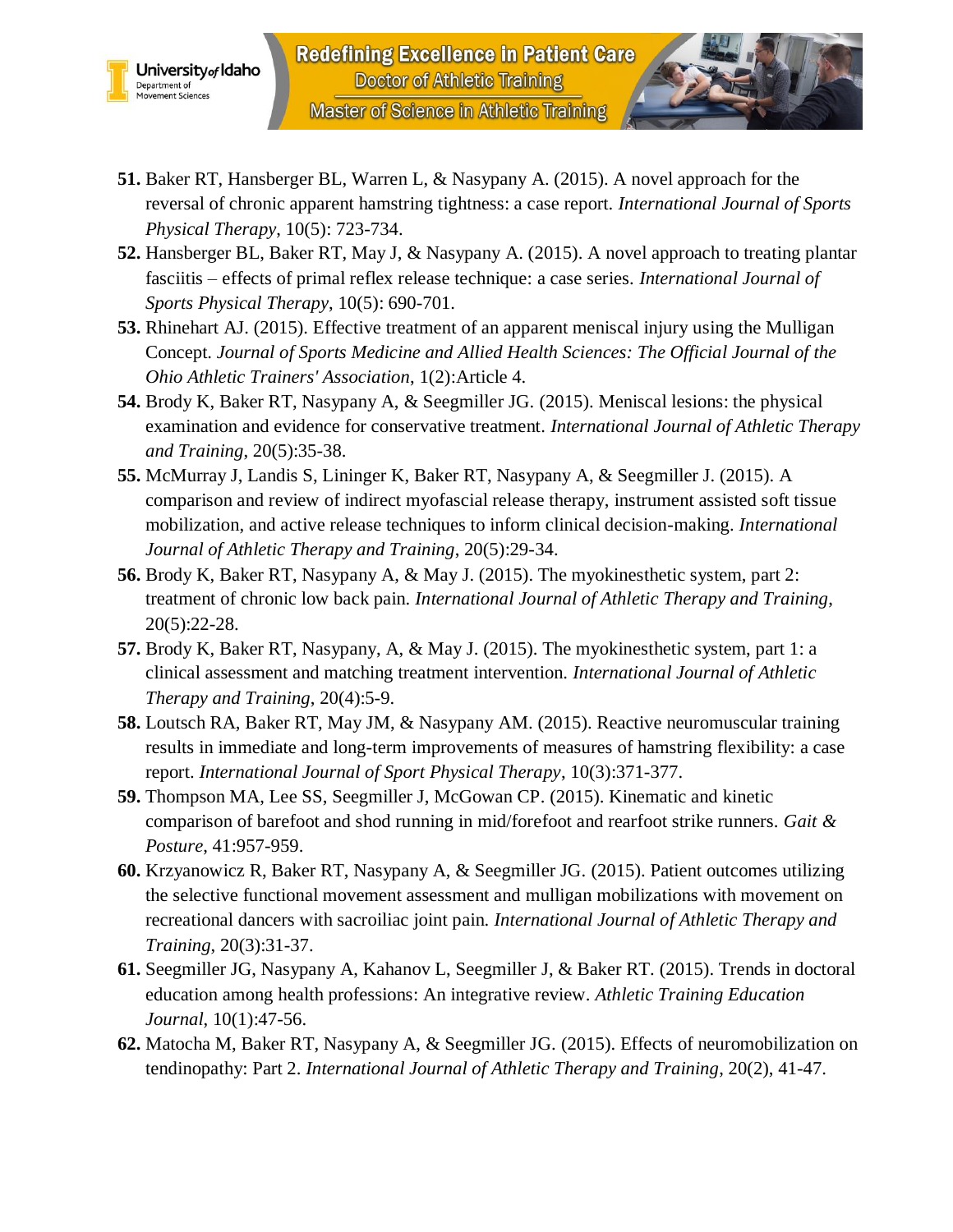



- **63.** Matocha M, Baker RT, Nasypany A, & Seegmiller JG. (2015). Effects of neuromobilization on tendinopathy: Part 1. *International Journal of Athletic Therapy and Training*, 20(2), 36-40.
- **64.** Eusea J, Nasypany A, Seegmiller JG, & Baker RT. (2015). Utilizing Mulligan sustained natural apophyseal glides (SNAGS) within a clinical prediction rule for treatment of low back pain (LBP) in a secondary school football player. *International Journal of Athletic Therapy and Training*, 20(1), 18-24.
- **65.** Thompson MA, Gutmann A, Seegmiller J, & McGowan CP. (2014). The effect of stride length on the dynamics of barefoot and shod running. *Journal of Biomechanics,* 47:2745-2750.
- **66.** Warren L, Baker RT, Nasypany A, & Seegmiller JG. (2014). Core concepts: Understanding the complexity of the spinal stabilizing system in local and global injury prevention and treatment. *International Journal of Athletic Therapy and Training*, 19(6), 28-33.
- **67.** Gamma SC, Baker RT, Iorio S, Nasypany A, & Seegmiller JG. (2014). A Total Motion Release warm-up improves dominant arm shoulder internal and external rotation in baseball players. *International Journal of Sport Physical Therapy,* 9(4), 509-517.
- **68.** Mau H, & Baker RT. (2014). A modified mobilization with movement to treat a lateral ankle sprain. *International Journal of Sport Physical Therapy,* 9(4), 540-548.
- **69.** Baker RT, Van Riper M, Nasypany A, & Seegmiller JG. (2014). Evaluation and treatment of apparent reactive tendinopathy of the biceps brachii. *International Journal of Athletic Therapy and Training*, 19(4), 14-21.
- **70.** Baker RT, Nasypany A, Seegmiller JG, & Baker JG. (2013). Instrument-assisted soft tissue mobilization treatment for tissue extensibility dysfunction. *International Journal of Athletic Therapy and Training*, 18(5), 16-21.
- **71.** Johnston K, Baker RT, & Baker JG. (2013). Use of auscultation and percussion to evaluate a suspected fracture. *International Journal of Athletic Therapy and Training*, 18(3), 1-6.
- **72.** Baker RT, Nasypany A, Seegmiller JG, & Baker JG. (2013). Treatment of acute torticollis using positional release therapy: Part 2. *International Journal of Athletic Therapy and Training*, 18(2), 38-43.
- **73.** Baker RT, Nasypany A, Seegmiller JG, & Baker JG. (2013). Treatment of acute torticollis using positional release therapy: Part 1. *International Journal of Athletic Therapy and Training*, 18(2), 34-37.
- **74.** Baker RT, Nasypany A, Seegmiller JG, & Baker JG. (2013). The mulligan concept: Mobilizations with movement. *International Journal of Athletic Therapy and Training*, 18(1), 34-38.
- **75.** Baker RT, Sanchez BJ, Cady AC, & Zinder SM. (2012). Repetitive nonunion fracture of the tibia and fibula in a soccer player. *International Journal of Athletic Therapy and Training,* 17(1), 29-35.

#### *Peer-Reviewed Published Abstracts/Proceedings*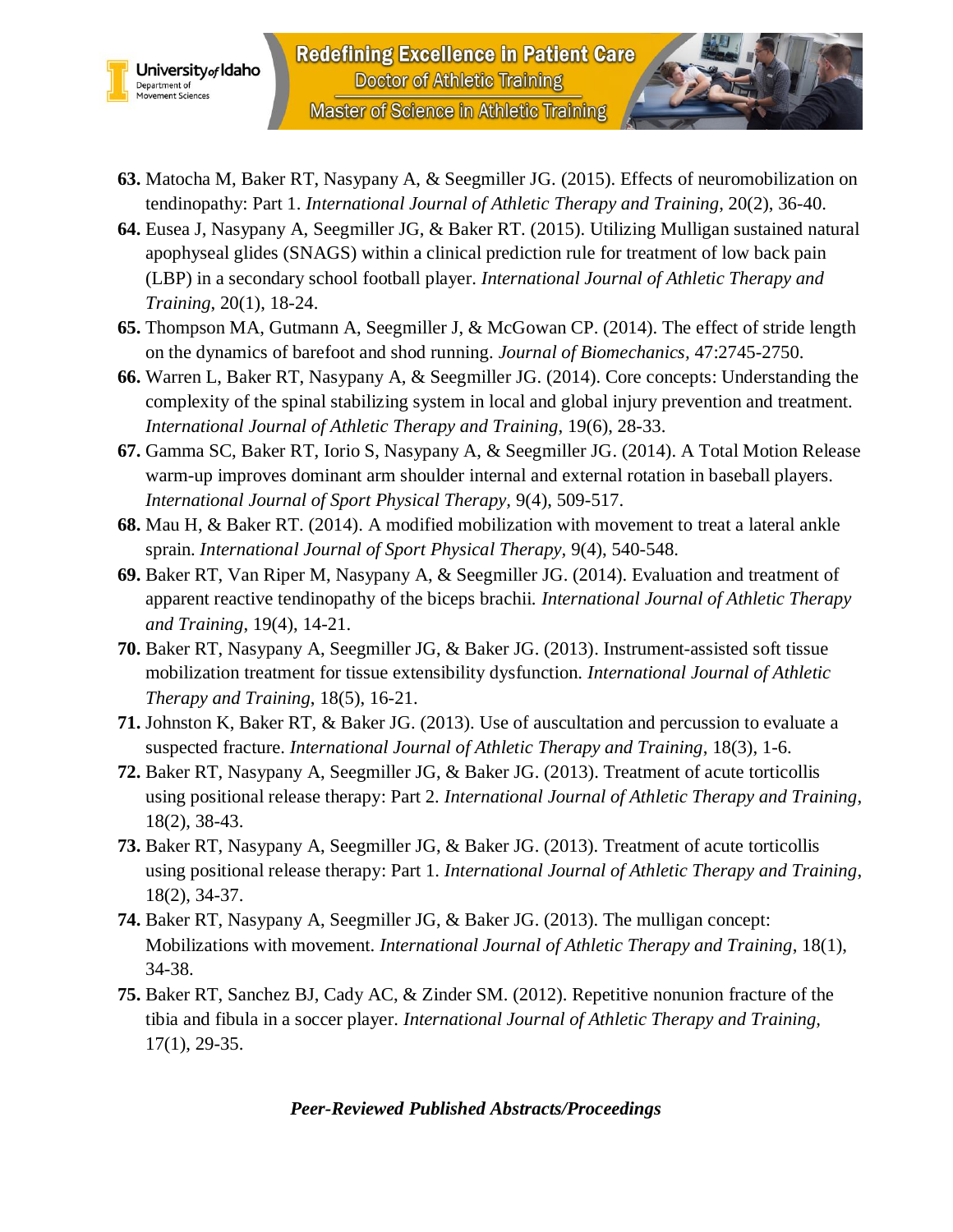



- **2.** Potteiger K, Baker RT, Huxel Bliven KC, & Pitney WA. (2018). Examining stakeholder perceptions of programmatic design of the post-professional clinical doctoral degree in athletic training. Journal of Athletic Training.
- **3.** Chae SA, Chun Y, Baker RT, Lee SY, & Jun HP. (2018). The impacts of three different ankle tapings on lower extremity kinematics and muscle activation in those with and without chronic ankle instability during single leg balance. Journal of Athletic Training.
- **4.** Chun Y, Kim J, Chae S, Baker RT, Lee SY, & Jun HP. (2018). Do prophylactic ankle tapings influence time to boundary of individuals with chronic ankle instability? Journal of Athletic Training.
- **5.** Pettaway A, Chun YM, Baker RT, Lee SY, & Jun HP. (2018). No immediate impacts of three ankle taping techniques on pre muscle activation in a single-leg drop in individuals with chronic ankle instability. Journal of Athletic Training.
- **6.** Takahashi E, Chun Y, Chae SA, Pettaway A, Baker R, Lee SY, & Jun HP. (2018). A comparison of tapings immediate impacts on muscle activation levels between healthy and chronic ankle instability during dynamic postural control. Journal of Athletic Training.
- **7.** Chae S, Chun Y, Pettaway A, Takahashi E, Baker R, Lee SY, & Jun HP. (2018). Influence of prophylactic ankle tapes on lower extremity kinematics during stop-jump in chronic ankle instability. Medicine and Science in Sports and Exercise, 50(5-S), S.
- **8.** Chun Y, Kim J, Chae S, Takahashi E, Pettaway A, Baker R, Lee SY, & Jun HP. (2018). Effects of three tape methods on static postural control of individuals with chronic ankle instability. Medicine and Science in Sports and Exercise, 50(5-S), S.
- **9.** Pettaway A, Chun Y, Takahashi E, Chae S, Baker R, Lee SY, & Jun HP. (2018). Effects of three prophylactic tape methods on kinematics and muscle pre-activation in chronic ankle instability. Medicine and Science in Sports and Exercise, 50(5-S), S.
- **10.** Takahashi E, Chun Y, Kim J, Pettaway A, Baker R, Lee SY, & Jun HP. (2018). Immediate effects of ankle tapes on dynamic postural control and kinematics in chronic ankle instability. Medicine and Science in Sports and Exercise, 50(5-S), S.
- **11.** Baker R, Jun H, Chun Y, Kim J, & Lee S. (2017). O22 The effects of fibular repositioning taping on joint stiffness and joint angle of the lower extremity during a drop landing. British Journal of Sports Medicine, 51(1-S):A9.
- **12.** Jun H, Baker R, Chun Y, Kim J, & Lee S. (2017). O25 Immediate effects of ankle taping on joint stiffness and joint angle of the lower extremity during a drop landing. British Journal of Sports Medicine, 51(1-S):A10.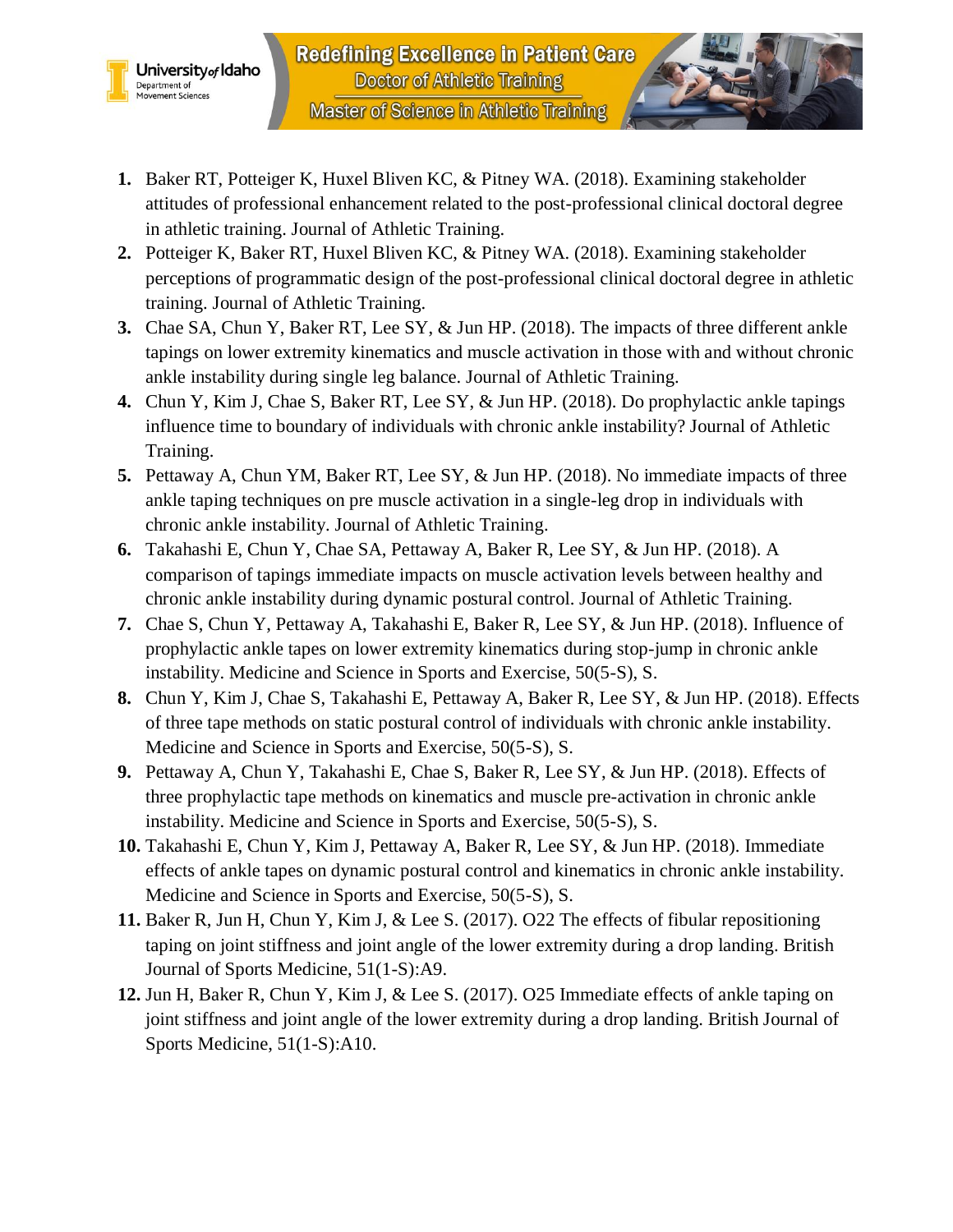



- **13.** Jun HP, Baker R, Warren L, Chun Y, Kim JA, Fermin S, Seegmiller J, & Lee SY. (2017). Examination of Y-balance performance in chronic ankle instability. *Medicine and Science in Sports and Exercise*, 49(5-S), S.
- **14.** Jun HP, Chun Y, Kim J, Baker R, Seegmiller J, & Lee SY. (2017). Ankle biomechanics and jump performance in healthy and chronic ankle instability individuals during landing: a triple blind randomized clinical trial of ankle taping efficacy. *British Journal of Sports Medicine*, 51(4), 336.
- **15.** Hasenoehrl K, Lavigne J, Emerson J, Harmon D, Seaton A, Gilbert E, & RT Baker. (2016). Acute effects of a traction straight leg raise or proprioceptive neuromuscular facilitation stretching on hamstring flexibility. *Journal of Strength and Conditioning Research*, 30(S-2), S158.
- **16.** Andrews D, Baker RT, May JM. (2016). Novel posture-based neuromuscular treatment for chronic pain and dysfunction of the lateral knee – basketball. *Medicine and Science in Sports and Exercise*, 48(5-S), S135.
- **17.** Gamma S, Baker RT, Iorio S, Nasypany A, May J, Seegmiller JG. (2015). Comparing the immediate effects of a Total Motion Release warm-up and a dynamic warm-up protocol on the dominant shoulder in baseball athletes. *Journal of Athletic Training*, 50(9): 982.
- **18.** Baker RT, Graham VL, Seegmiller JG, Nasypany A, Vella CA. Clinical reaction time is not significantly affected by moderate-intensity aerobic exercise. *Journal of Athletic Training*, 50(6-S), S-252.
- **19.** Hancock CL, Nasypany A, Baker R, May J. (2015). Acute pain and dysfunction of shoulder musculature – football strong safety. *Medicine and Science in Sports and Exercise*, 47(5-S), 15-17.
- **20.** Hansberger BL, Baker RT, Nasypany A, May J, Seegmiller JG. (2015). Neurodynamics and bilateral shin pain – track. *Medicine and Science in Sports and Exercise*, 47(5-S), 843-846.
- **21.** Eusea J, Nasypany A, Baker R, & Seegmiller JG. The mulligan traction straight leg raise: a case report. *Medicine and Science in Sports and Exercise*, 2014;46(5-S), 447-450.
- **22.** Baker RT, Nasypany AM, & Seegmiller JG. The reversal of chronic musculoskeletal dysfunction and pain. *Medicine and Science in Sports and Exercise*, 2013;45(5-Supplement), 718.
- **23.** Baker RT, Seegmiller JG, Chisar M, & Perez S. Sudden death in young competitive athletes: Analysis of deaths in the United States, 2008-2011. *Medicine and Science in Sports and Exercise*, 2013;45(5-Supplement), 249.

#### *National & International Presentations*

**1.** Baker RT, Potteiger K, Huxel Bliven KC, & Pitney WA. Examining stakeholder attitudes of professional enhancement related to the post-professional clinical doctoral degree in athletic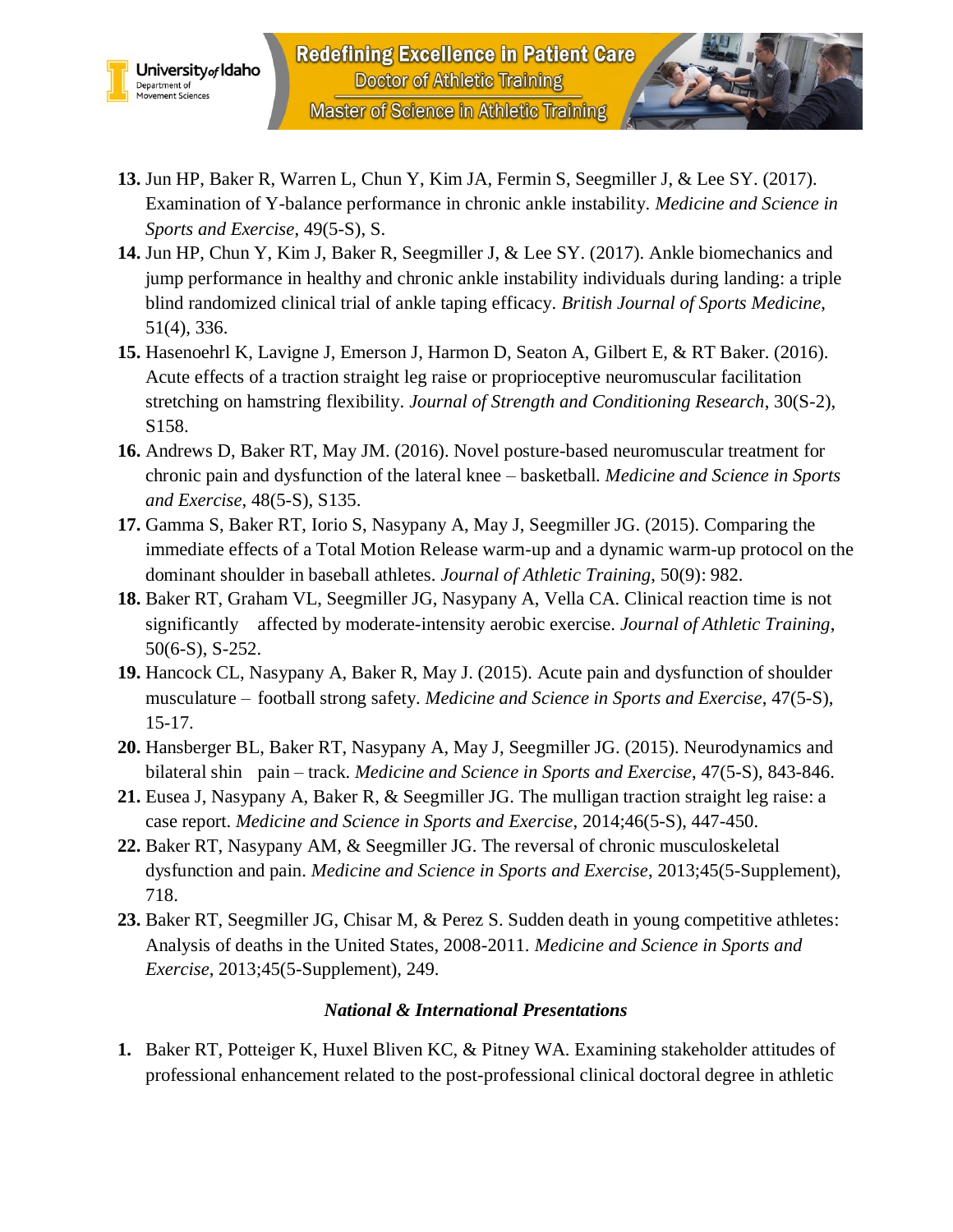

training. Poster Presentation at the National Athletic Trainers' Association Annual Meeting and Clinical Symposium, New Orleans, LA. June 2018.

- **2.** Potteiger K, Baker RT, Huxel Bliven KC, & Pitney WA. Examining stakeholder perceptions of programmatic design of the post-professional clinical doctoral degree in athletic training. Poster Presentation at the National Athletic Trainers' Association Annual Meeting and Clinical Symposium, New Orleans, LA. June 2018.
- **3.** Chae SA, Chun Y, Baker RT, Lee SY, & Jun HP. The impacts of three different ankle tapings on lower extremity kinematics and muscle activation in those with and without chronic ankle instability during single leg balance. Poster Presentation at the National Athletic Trainers' Association Annual Meeting and Clinical Symposium, New Orleans, LA. June 2018.
- **4.** Chun Y, Kim J, Chae S, Baker RT, Lee SY, & Jun HP. Do prophylactic ankle tapings influence time to boundary of individuals with chronic ankle instability? Poster Presentation at the National Athletic Trainers' Association Annual Meeting and Clinical Symposium, New Orleans, LA. June 2018.
- **5.** Pettaway A, Chun YM, Baker RT, Lee SY, & Jun HP. No immediate impacts of three ankle taping techniques on pre muscle activation in a single-leg drop in individuals with chronic ankle instability. Poster Presentation at the National Athletic Trainers' Association Annual Meeting and Clinical Symposium, New Orleans, LA. June 2018.
- **6.** Takahashi E, Chun Y, Chae SA, Pettaway A, Baker R, Lee SY, & Jun HP. A comparison of tapings immediate impacts on muscle activation levels between healthy and chronic ankle instability during dynamic postural control. Poster Presentation at the National Athletic Trainers' Association Annual Meeting and Clinical Symposium, New Orleans, LA. June 2018.
- **7.** Chae S, Chun Y, Pettaway A, Takahashi E, Baker R, Lee SY, & Jun HP. Influence of prophylactic ankle tapes on lower extremity kinematics during stop-jump in chronic ankle instability. Poster Presentation at the American College of Sports Medicine Annual Meeting, Minneapolis, MN. June 2018.
- **8.** Chun Y, Kim J, Chae S, Takahashi E, Pettaway A, Baker R, Lee SY, & Jun HP. Effects of three tape methods on static postural control of individuals with chronic ankle instability. Poster Presentation at the American College of Sports Medicine Annual Meeting, Minneapolis, MN. June 2018.
- **9.** Pettaway A, Chun Y, Takahashi E, Chae S, Baker R, Lee SY, & Jun HP. Effects of three prophylactic tape methods on kinematics and muscle pre-activation in chronic ankle instability. Poster Presentation at the American College of Sports Medicine Annual Meeting, Minneapolis, MN. June 2018.
- **10.** Takahashi E, Chun Y, Kim J, Pettaway A, Baker R, Lee SY, & Jun HP. Immediate effects of ankle tapes on dynamic postural control and kinematics in chronic ankle instability. Poster Presentation at the American College of Sports Medicine Annual Meeting, Minneapolis, MN. June 2018.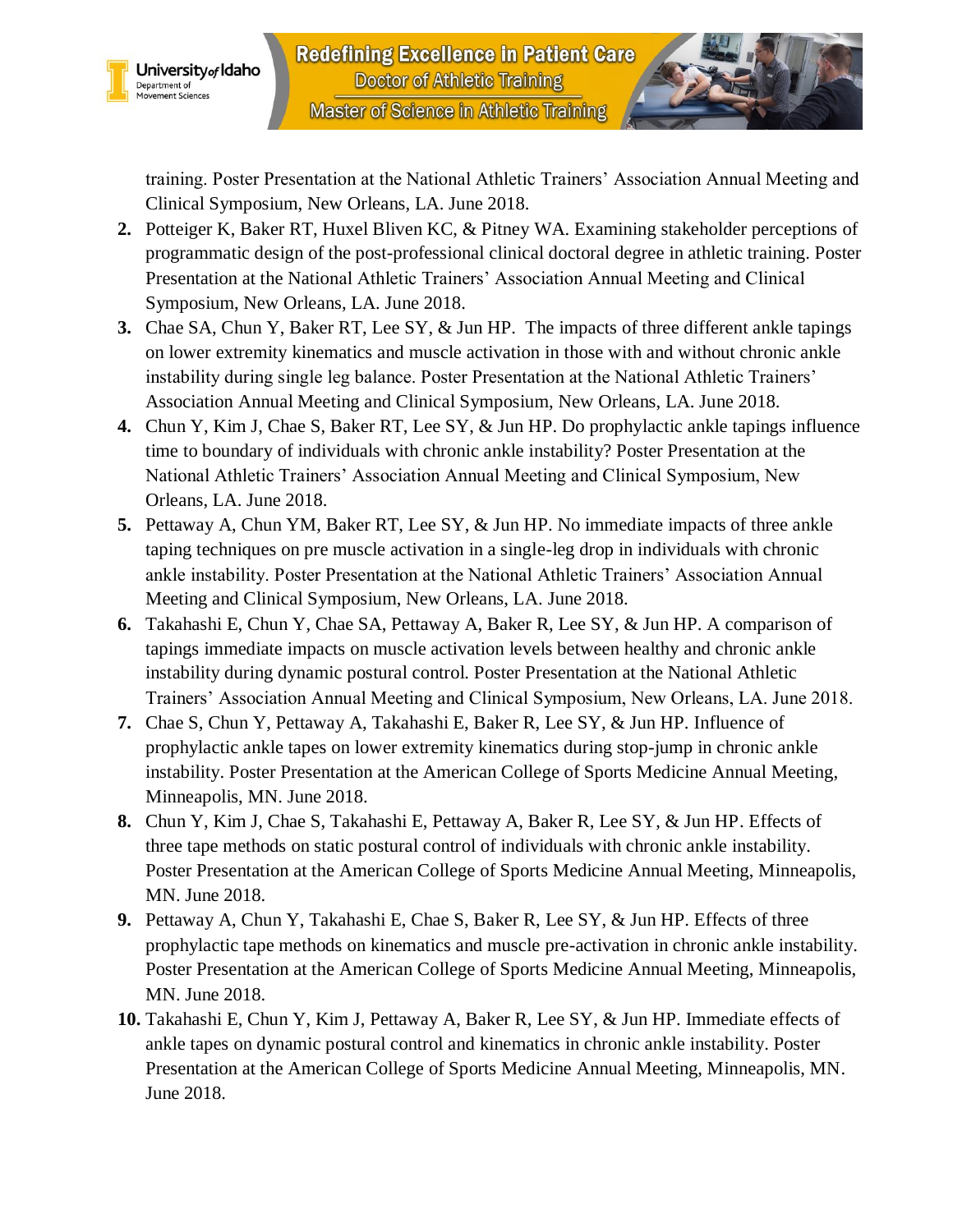

- **11.** Baker RT, Potteiger K, Huxel Bliven KC, & Pitney WA. Examining stakeholder attitudes of professional enhancement related to the post-professional clinical doctoral degree in athletic training. Poster Presentation at the Canadian Athletic Therapists Association National Conference, Quebec City, QC. June 2018.
- **12.** Potteiger K, Baker RT, Huxel Bliven KC, & Pitney WA. Examining stakeholder perceptions of programmatic design of the post-professional clinical doctoral degree in athletic training. Poster Presentation at the Canadian Athletic Therapists Association National Conference, Quebec City, QC. June 2018.
- **13.** Takahashi E, Chun Y, Kim J, Pettaway A, Baker R, Lee S, & Jun H. Immediate effects of ankle tapes on dynamic postural control and kinematics in chronic ankle instability. Poster Presentation at the ACSM Northwest Annual Meeting, Bend, OR. February 2018.
- **14.** Baker R, Jun H, Chun YM, Kim JA, & Lee SY. (September 2017). *The effects of fibular repositioning taping on joint stiffness and joint angle of the lower extremity during a drop landing*. Podium presentation at the 7th International Ankle Symposium, Chapel Hill, NC.
- **15.** Jun H, Baker R, Chun YM, Kim JA, & Lee SY. (September 2017). *Immediate effects of ankle taping on joint stiffness of the lower extremity during a drop landing*. Podium presentation at the 7th International Ankle Symposium, Chapel Hill, NC.
- **16.** Jun HP, Baker R, Warren L, Chun Y, Kim JA, Fermin S, Seegmiller J, & Lee SY. (2017). Examination of Y-balance performance in chronic ankle instability. Poster Presentation at the American College of Sports Medicine Annual Meeting, Denver, CO. May 2017.
- **17.** Jun HP, Chun Y, Kim J, Baker R, Seegmiller J, & Lee SY. Ankle biomechanics and jump performance in healthy and chronic ankle instability individuals during landing: a triple blind randomized clinical trial of ankle taping efficacy. Poster Presentation at the International Olympic Committee Work Conference on Prevention of Injury and Illness in Sport, Monaco, Spain, March 2017.
- **18.** Hasenoehrl K, Lavigne J, Emerson J, Harmon D, Seaton A, Gilbert E, & RT Baker. Acute effects of a traction straight leg raise or proprioceptive neuromuscular facilitation stretching on hamstring flexibility. Poster Presentation at the National Strength and Conditioning Association National Conference, New Orleans, LA. July 2016.
- **19.** Miley E, Albertin E, O'Kane R, Buboltz S, & Richeri N. *Nerves have feelings too: Neurodynamics of the upper extremity*. Accepted Learning Lab at the National Athletic Trainers' Association 68<sup>th</sup> Clinical Symposia, Houston, TX.
- **20.** Hansen-Honeycutt J & Chapman E. *Differential diagnosis of respiratory dysfunctions using a systematic approach to patient-centered care*. Accepted Learning Lab at the National Athletic Trainers' Association 68th Clinical Symposia, Houston, TX.
- **21.** Andrews D & Odland-Wolf K. Snap, crackle….no pop: *Treating non-traumatic neck pain in the athletic population without manipulations*. Accepted Special Topics Presentation at the National Athletic Trainers' Association 68<sup>th</sup> Clinical Symposia, Houston, TX.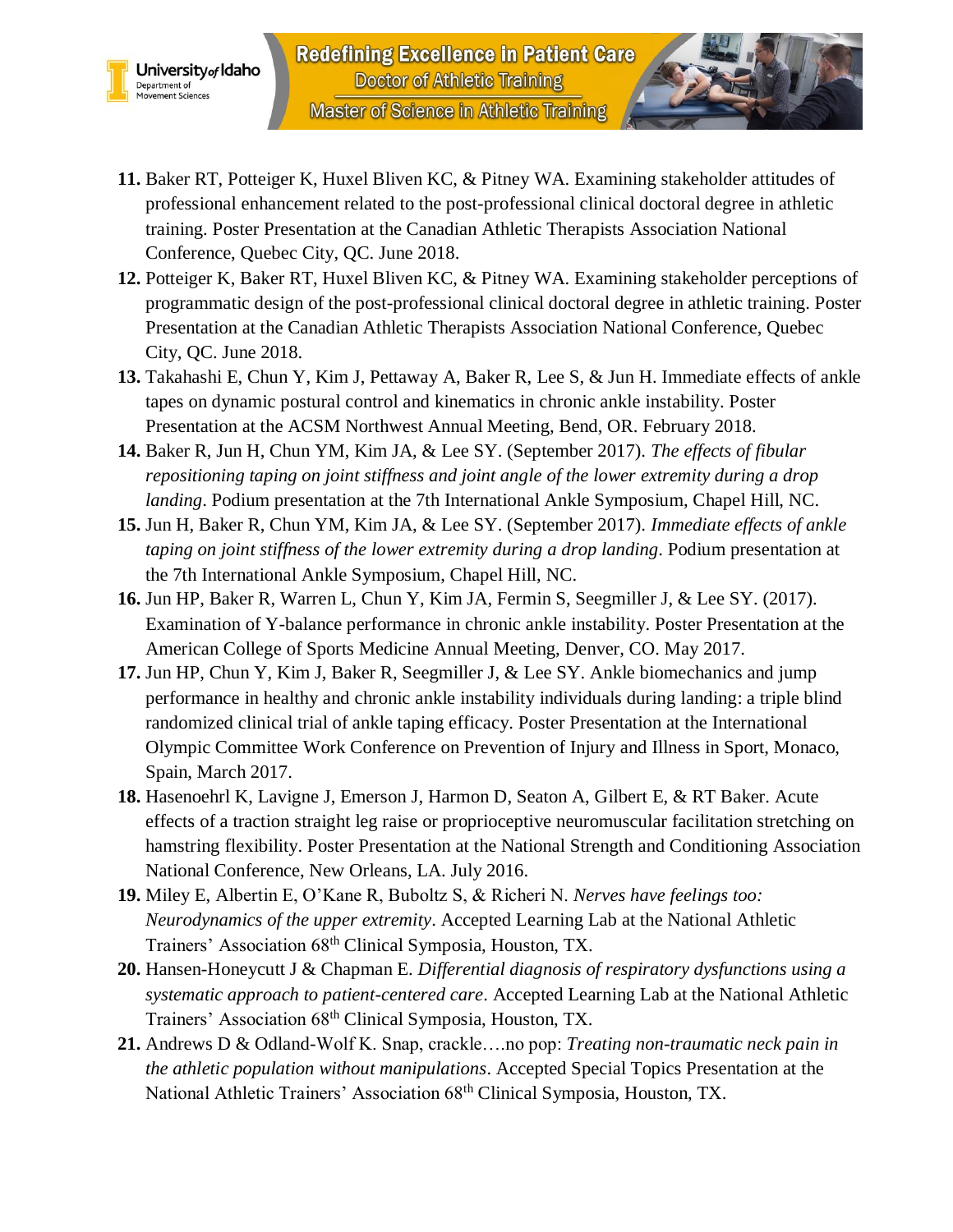



- **22.** Andrews D & Odland K. (June 2016). *Utilizing Mulligan Concept Thoracic Sustained Natural Apophyseal Glides (SNAGs) for the Treatment of Mechanical Neck Pain in the Athletic Population: A Clinical Case Series*. Podium Presentation at the National Athletic Trainers' Association 67th Clinical Symposia, Baltimore, MD.
- **23.** Hansberger B, Bonser B, Zeigel A, Rutherford C, McDonagh M, Quintero M, Sigley D, Lawson B, & Racus B. (June 2016). *Neurodynamics: The Missing Link in Assessing and Treating Lower Extremity Pathologies*. Learning Lab at the National Athletic Trainers' Association 67th Clinical Symposia, Baltimore, MD.
- **24.** Andrews D (June 2016). *Two Birds One Stone: Cutting Down Time for Effective and Efficient Treatment of Elbow Pain*. Podium Presentation at the National Athletic Trainers' Association 67th Clinical Symposia, Baltimore, MD.
- **25.** Hudson R, Stevenson V, Sanchez B, Richmond A, Cox R, Pettaway A, Stankevitz D. (June 2016). *Acute solution, Chronic relief: Don't Believe Me, Just Watch...Raise your expectations for immediate clinical results*. Learning Lab at the National Athletic Trainers' Association 67th Clinical Symposia, Baltimore, MD.
- **26.** Andrews D, Baker RT, May J. (May 2016). *Novel Posture-Based Neuromuscular Treatment for Chronic Pain and Dysfunction of the Lateral Knee – Basketball*. Podium Presentation at the American College of Sports Medicine.
- **27.** Widman A, Chrastek K, Gamma S, Torres J, Silberberger T, Sahle A, & Baker RT. (October 2015). *A comparison and analysis of injury risk using the Functional Movement Screen in the dancing arts*. Poster Presentation the International Association for Dance Medicine and Science 25<sup>th</sup> Annual Meeting, Pittsburgh, PA.
- **28.** Chapman E, Hansen-Honeycutt J, Schroeder K, Patterson R, Cramer J, & Bonser R. (June 2015). *Breathing pattern disorders: A missing link in the orthopedic evaluation process*. Learning Lab at the National Athletic Trainers' Association 66th Clinical Symposia, St. Louis, MO.
- **29.** Baker RT, Warren L, Nasypany A, Bonser B, Hancock C, Hansberger B, Loutsch R, Stanford E, & Zeigel A. (June 2015). *Apparent hamstring tightness: Removing stretching from your*  daily practice. Learning Lab at the National Athletic Trainers' Association 66<sup>th</sup> Clinical Symposia, St. Louis, MO.
- **30.** Turocy R, Speicher T, Hurst J, Walker N, Baker RT, & Warren L. *Positional release therapy: cranial techniques*. Learning Lab at the National Athletic Trainers' Association 66th Clinical Symposia, St. Louis, MO. June 2015.
- **31.** Fyock M. (June 2015). *Looking beyond the location of pain by assessing movement dysfunction specific to the cervical-thoracic shoulder region*. Learning Lab at the National Athletic Trainers' Association 66th Clinical Symposia, St. Louis, MO.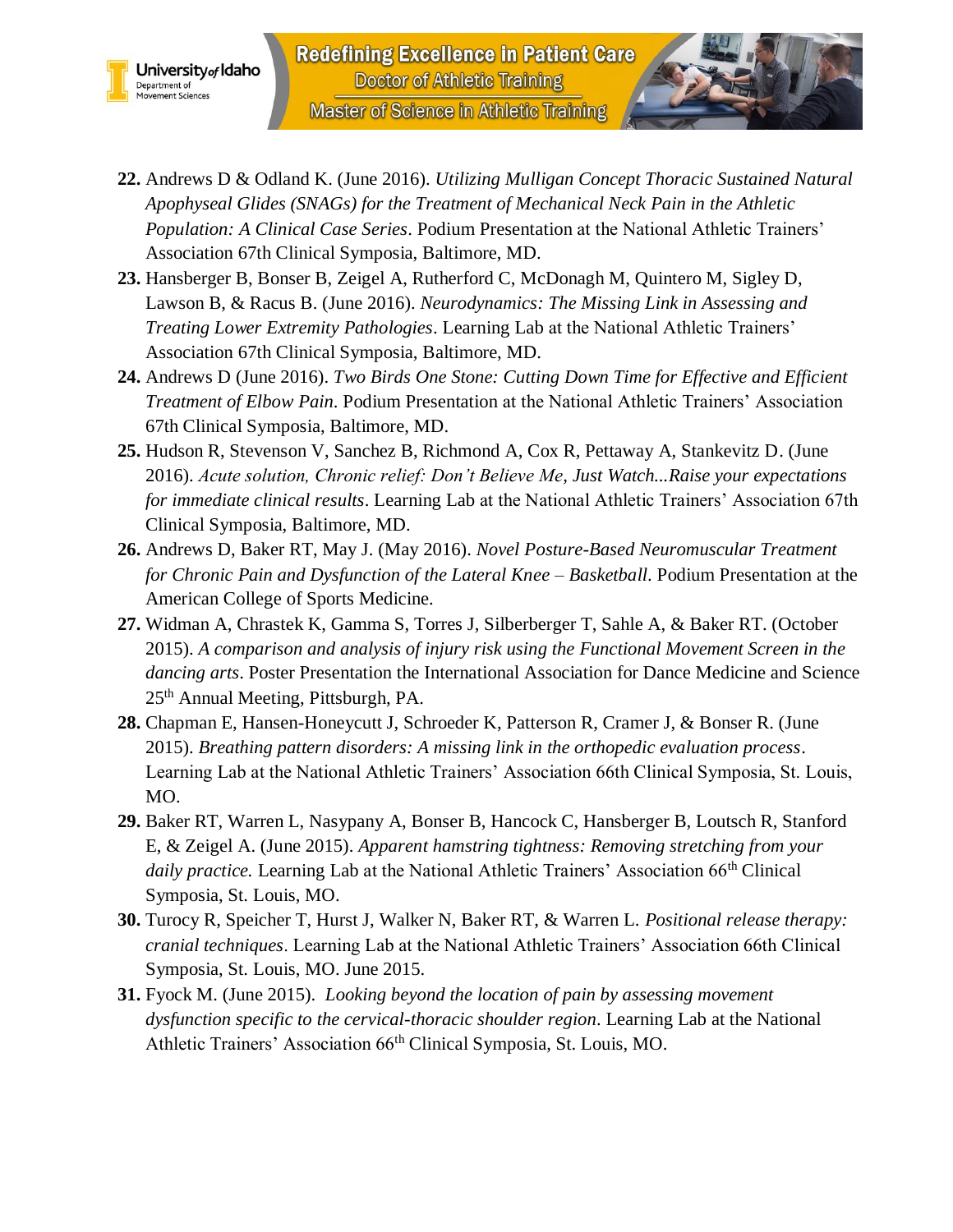



- **32.** Graham V. (June 2015). *Moving beyond rest: Targeted treatment and rehabilitation after concussion*. Learning Lab Presentation at the National Athletic Trainers' Association 66th Clinical Symposia, St. Louis, MO.
- **33.** Baker RT, Graham VL, Seegmiller JG, Nasypany A, Vella VA. (June 2015). *Clinical reaction time is not significantly affected by moderate-intensity aerobic exercise*. Poster Presentation at the National Athletic Trainers' Association 66th Clinical Symposia, St. Louis, MO.
- **34.** Gamma S, Baker RT, Nasypany A, Iorio S, May J, Seegmiller JG. (June 2015). *Comparing the immediate effects of a Total Motion Release warm-up and a dynamic warm-up on the dominant shoulder in baseball athletes*. Poster Presentation at the World Federation of Athletic Therapy and Training Conference, St. Louis, MO.
- **35.** Hancock CL, Nasypany A, Baker R, & May J. (May 2015). *Acute pain and dysfunction of shoulder musculature – football strong safety.* Accepted Podium Presentation at the American College of Sports Medicine Annual Meeting, San Diego, CA.
- **36.** Hansberger BL, Baker RT, Nasypany A, May J, & Seegmiller J. (May 2015). *Neurodynamics and bilateral medial tibial stress syndrome – track.* Accepted Podium Presentation at the American College of Sports Medicine Annual Meeting, San Diego, CA.
- **37.** Ruiz D. (July 2014). *Using tablet devices for biomechanical assessment in the weight room*. Podium Presentation at the National Strength and Conditioning Association National Conference, Las Vegas, NV.
- **38.** Archer P, Carver S, Judge K, & Perry D. (June 2014). *Integrated edema reduction: Lymphatic facilitation for athletic trainers*. Advanced Track Seminar at the National Athletic Trainers' Association 65th Clinical Symposia, Indianapolis, IN.
- **39.** Fyock M, & Warren L. (June 2014). *Regional interdependence: Looking beyond the location of pain by assessing movement dysfunction*. Podium Presentation at the National Athletic Trainers' Association 65th Clinical Symposia, Indianapolis, IN.
- **40.** Graham VL, & Webb C. (June 2014). *The eyes have it: Ocular function and the concussion assessment*. Learning Lab at the 65th NATA Annual Meeting & Clinical Symposia, Indianapolis, IN.
- **41.** Krzyzanowicz R, May J, & Nasypany A. (June 2014). *Nuts & Bolts: A Practical Guide to Collecting Patient Outcomes*. Web Presentation in the EBP Category at the National Athletic Trainers' Association 65 Clinical Symposia, Indianapolis, IN.
- **42.** May J. (June 2014). *Patient outcomes: Applying the mulligan concept of mobilization with movement intervention while treating ankle pathology in the intercollegiate setting*. Podium Presentation at the National Athletic Trainers' Association 65th Clinical Symposia, Indianapolis, IN.
- **43.** Ruiz D. (June 2014). *Centralization and directional preference in lumbar spine evaluation: Clinical application for evidence-based athletic training practice*. Podium Presentation at the National Athletic Trainers' Association 65th Clinical Symposia, Indianapolis, IN.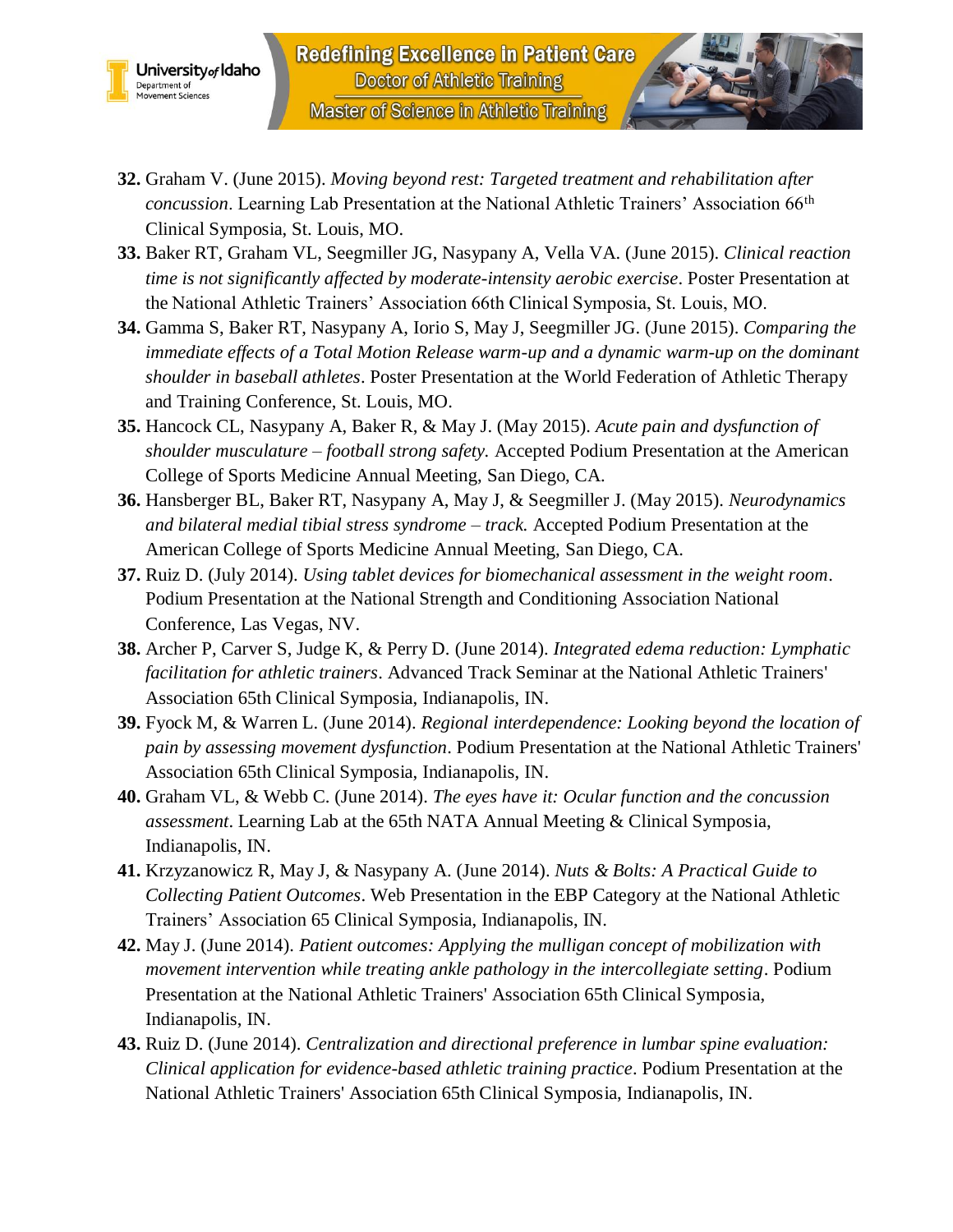



- **44.** Ruiz D, Baker RT, Nasypany AM, & Seegmiller JG. (May 2014). *Treatment of hip and groin pain - cheerleading*. Podium Presentation at the American College of Sports Medicine Annual Meeting, Orlando, FL.
- **45.** Eusea J, Baker RT, Nasypany AM, & Seegmiller JG. (May 2014). *Treatment of chronic hamstring dysfunction in a dance: A case report*. Podium Presentation at the American College of Sports Medicine Annual Meeting, Orlando, FL.
- **46.** Graham VL. (June 2013). *Legislative advocacy*. Podium presentation at the 64th Annual NATA Meeting & Clinical Symposia, Las Vegas, NV.
- **47.** Baker RT, Nasypany AM, & Seegmiller JG. (May 2013). *The reversal of chronic musculoskeletal dysfunction and pain*. Podium Presentation at the American College of Sports Medicine Annual Meeting, Indianapolis, IN.
- **48.** Baker RT, Seegmiller JG, Chisar M, & Perez S. (May 2013). *Sudden death in young competitive athletes: Analysis of Deaths in the United States, 2008-2011*. Poster Presentation at the American College of Sports Medicine Annual Meeting, Indianapolis, IN.
- **49.** Nasypany AM, Seegmiller JG, & Baker RT. (January 2013). *A model for developing scholarly advanced practice athletic trainers in post-professional education programs*. Poster Presentation at the Athletic Training Educators' Conference, Dallas, TX.

# *Regional Presentations*

- **1.** Baker RT. Merging athletic training and sport psychology to improve sports medicine. Invited Keynote Speaker at Northwest Student Sport and Exercise Psychology Symposium, Moscow, ID. April 2018.
- **2.** Baker RT & Pickering MA. Enhancing validity and usefulness of patient reported outcomes. Podium presentation at the Northwest Athletic Trainers' Association Annual Meeting, Portland, OR. March 2018.
- **3.** Baker RT, Larkins L, & Zeigel A. Advancements in manual therapy: an introduction to contemporary applications. Invited Pre-Conference Workshop at the Northwest Athletic Trainers Association Annual Meeting, Portland, OR. March 2018.
- **4.** Takahashi E, Chun Y, Kim J, Pettaway A, Baker R, Lee S, & Jun H. Immediate effects of ankle tapes on dynamic postural control and kinematics in chronic ankle instability. Podium presentation at the ACSM Northwest Annual Meeting, Bend, OR. February 2018.
- **5.** Baker RT, May J, Larkins L, Nasypany A. Was that voodoo? Rehabilitative paradigms to produce immediate change. Invited Podium Presentation at the Northwest Athletic Trainers Association Student Symposium, Tacoma, WA. March 2017.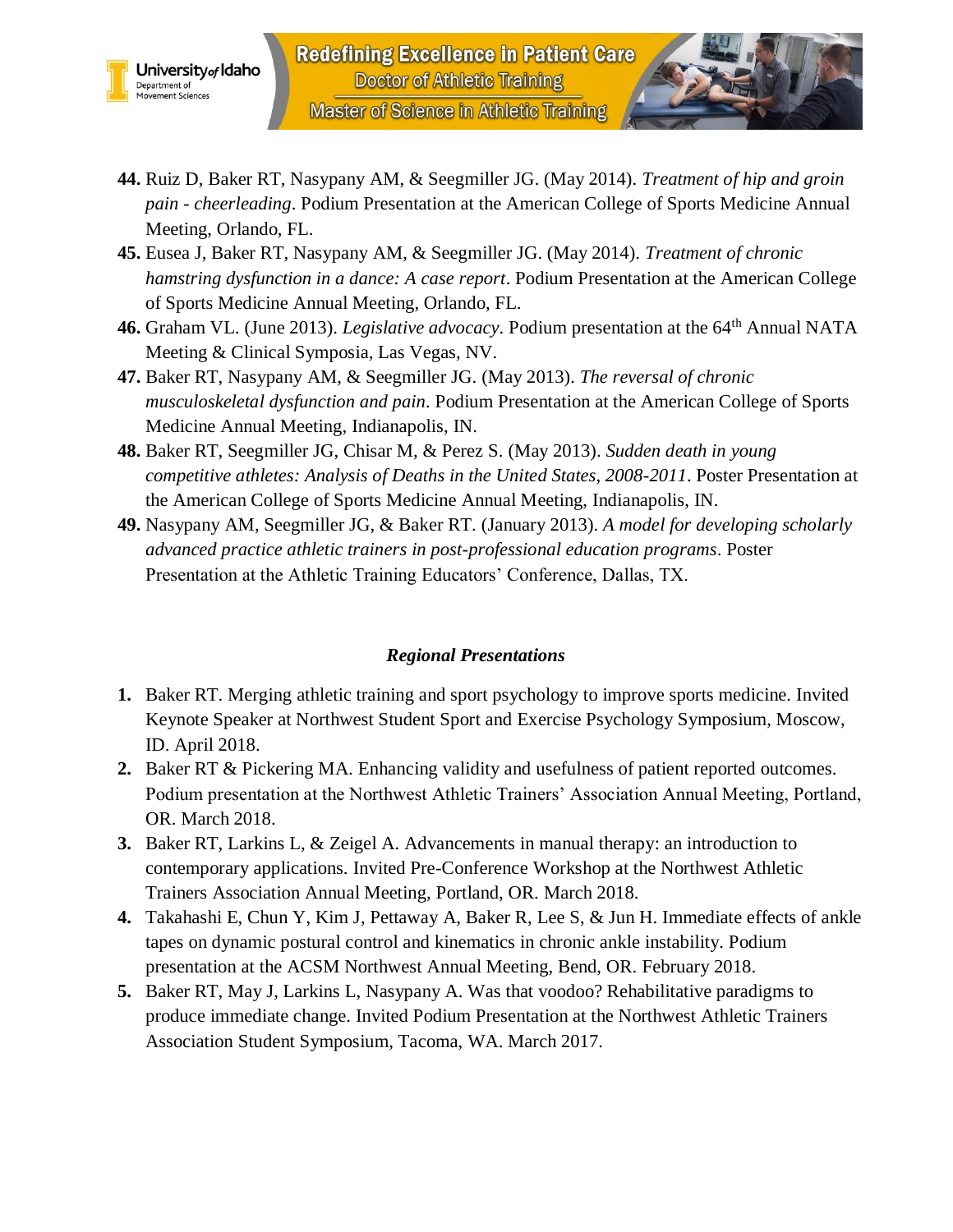



- **7.** Livermore-Brasher S, Walters M, Albertin E, Luinstra L, & Bianco L. Treating the injury or chasing pain: How to evaluate global; connection. Accepted Special Topics Presentation at Southeastern Athletic Trainer's Association Symposium and Annual Meeting.
- **8.** Hasenoehrl K, Lavigne J, Emerson J, Harmon D, Seaton A, Gilbert E, & RT Baker. Acute effects of a traction straight leg raise or proprioceptive neuromuscular facilitation stretching on hamstring flexibility. Poster Presentation at the National Strength and Conditioning Association National Conference, New Orleans, LA. July 2016.
- **9.** Baker RT, Nasypany A, May J, Jun HP, Sanchez B, Cox R, Martinez R, & Fermin S. A model for treatment based classification of tendinopathy patients. Learning Lab at the Northwest Athletic Trainers' Association Annual Meeting & Clinical Symposium, Boise, ID. April 2016.
- **10.** Walters M. (April 2016). Under Pressure: MyoKinesthetic System as a Possible Treatment for Chronic Compartment Syndrome. Podium presentation at Northwest Athletic Trainers' Association Annual Meeting and Clinical Symposium, Boise, ID.
- **11.** Andrews D & Odland K. (April 2016). Utilizing Mulligan Concept Thoracic Sustained Natural Apophyseal Glides (SNAGs) for the Treatment of Mechanical Neck Pain in the Athletic Population: A Clinical Case Series. Podium presentation at Northwest Athletic Trainers' Association Annual Meeting and Clinical Symposium, Boise, ID.
- **12.** Hansen-Honeycutt J. (May 2015).*The nervous system: reconsider its role in musculoskeletal pain*. Invited Podium Presentation at Practical Applications in Sports Medicine, Rancho Mirage, CA.
- **13.** Nash J, & Dietz E. (May 2015). *Tapping into mind-body wellness*. Podium Presentation at the Mid-Atlantic Athletic Trainers' Association Annual Symposium, Virginia Beach, VA.
- **14.** Baker RT, Graham VL, Seegmiller JG, Nasypany A, Vella VA. (April 2015). *Clinical reaction time is not significantly affected by moderate-intensity aerobic exercise.* Poster Presentation at the Far West Athletic Trainers' Association Annual Meeting and Clinical Symposium, San Diego, CA.
- **15.** Clements R, Clements N, Gray M, Killian D, Nguyen C, Porter L, Baker R. (April 2015). *Serial administration of the clinical reaction time test and learning effects in healthy young athletes.* Student Poster Presentation at the Far West Athletic Trainers' Association Annual Meeting and Clinical Symposium, San Diego, CA.
- **16.** Hansen-Honeycutt J. (April 2015). *Implications of breathing pattern disorders on movement*. Podium Presentation at the Far West Athletic Trainers' Association Annual Meeting & Clinical Symposium, San Diego, CA.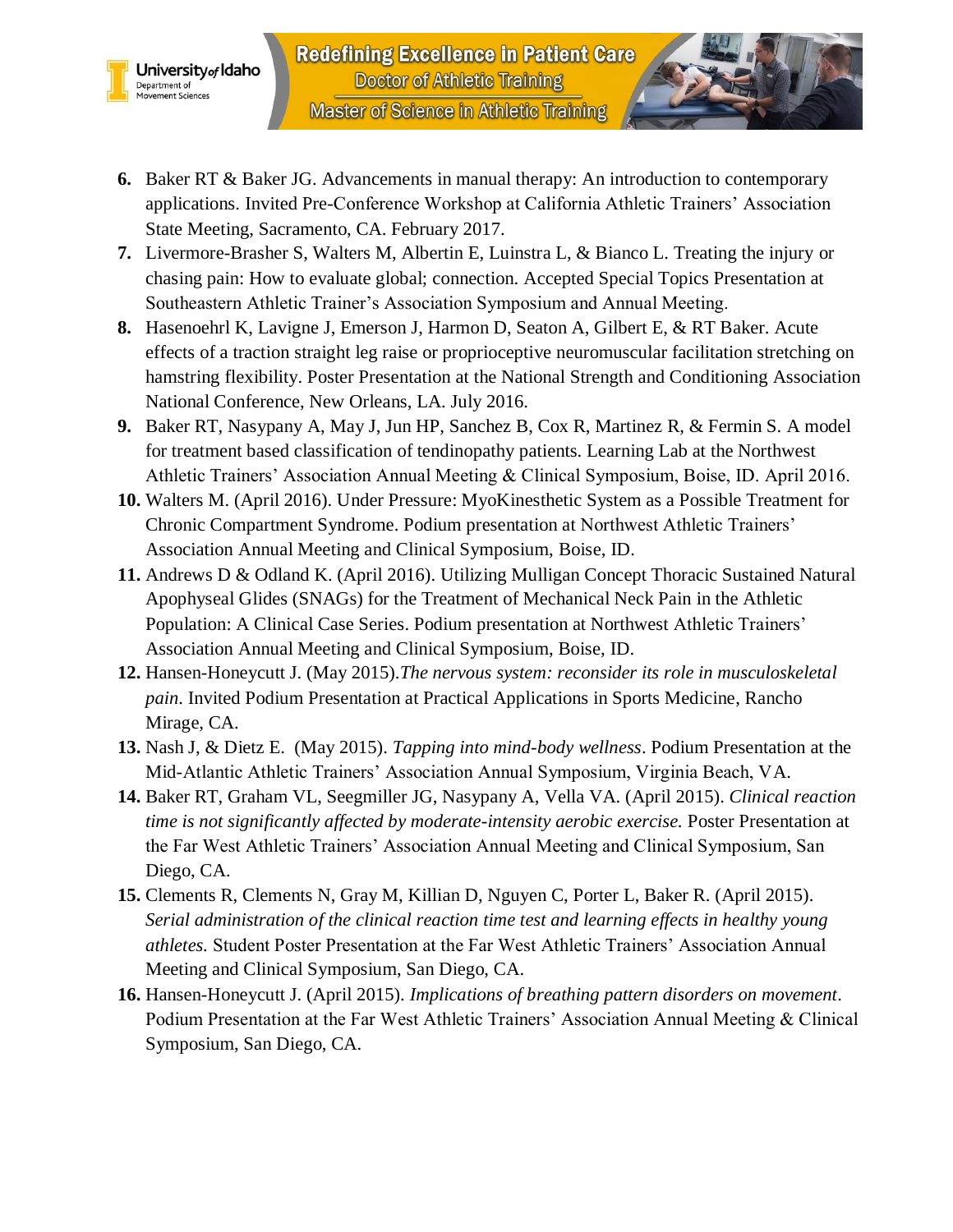



- **18.** Warren L. (April 2015). *Mechanical evaluation and treatment of the knee*. Podium Presentation at the Far West Athletic Trainers' Association Annual Meeting & Clinical Symposium, San Diego, CA.
- **19.** Baker RT, Graham VL, Seegmiller JG, Nasypany A, Vella VA. (March 2015). *Clinical reaction time is not significantly affected by moderate-intensity aerobic exercise.* Podium Presentation at the Northwest Athletic Trainers' Association Annual Meeting and Clinical Symposium, Spokane, WA.
- **20.** Brody K, Baker RT, Nasypany A, May J. (March 2015). *Treatment of chronic low back pain using the Myokinesthetic System: a case report.* Poster Presentation at the Northwest Athletic Trainer's Association Annual Meeting and Clinical Symposium, Spokane, WA.
- **21.** May J. (March 2015). *Applying the Mulligan Concept of Mobilization with Movement Intervention while treating ankle pathology*. Podium Presentation at the Northwest Athletic Trainers' Association Annual Meeting and Clinical Symposium, Spokane, WA.
- **22.** Rhinehart AJ. (March 2015). *Wait, you're treating the wrong side….or are you*? Podium Presentation at the Northwest Athletic Trainers' Association Annual Meeting and Clinical Symposium, Spokane, WA.
- **23.** Judge K, McMurray J, & Zeigel A. (March 2015). *Return to play: more than a hop, skip, or jump.* Podium Presentation at the Northwest Athletic Trainers' Association Annual Meeting and Clinical Symposium, Spokane, WA.
- **24.** Schroeder K, & Chapman E. (March 2015). *Breathing pattern disorders: A missing link in the orthopedic evaluation process*. Podium Presentation at the Northwest Athletic Trainer's Association Annual Meeting and Clinical Symposium, Spokane, WA.
- **25.** Schroeder, KM & Chapman E. (March 2015). *Assessment and treatment of breathing pattern disorders in athletic populations.* Learning Lab Presentation at the Northwest Athletic Trainers' Association Annual Symposium, Spokane, WA.
- **26.** Graham VL. (March 2015). *Ocular issues and concussion*. Podium Presentation at the Southeastern Athletic Trainers' Association Annual Meeting and Clinical Symposium, Atlanta, GA.
- **27.** Baker RT, & Van Riper M. (April 2014). *A comparison of the Mulligan Concept mobilization with movement and traditional joint mobilizations for the ankle.* Podium Presentation at the Far West Athletic Trainers' Association Annual Meeting & Clinical Symposium, Las Vegas, NV.
- **28.** Gamma S, Baker RT, Nasypany A, Seegmiller JG, & Iorio S. (April 2014). *Total Motion Release significantly increases dominant arm shoulder internal and external rotation as compared with a traditional warm-up in pitchers.* Poster Presentation at the Far West Athletic Trainers' Association Annual Meeting & Clinical Symposium, Las Vegas, NV.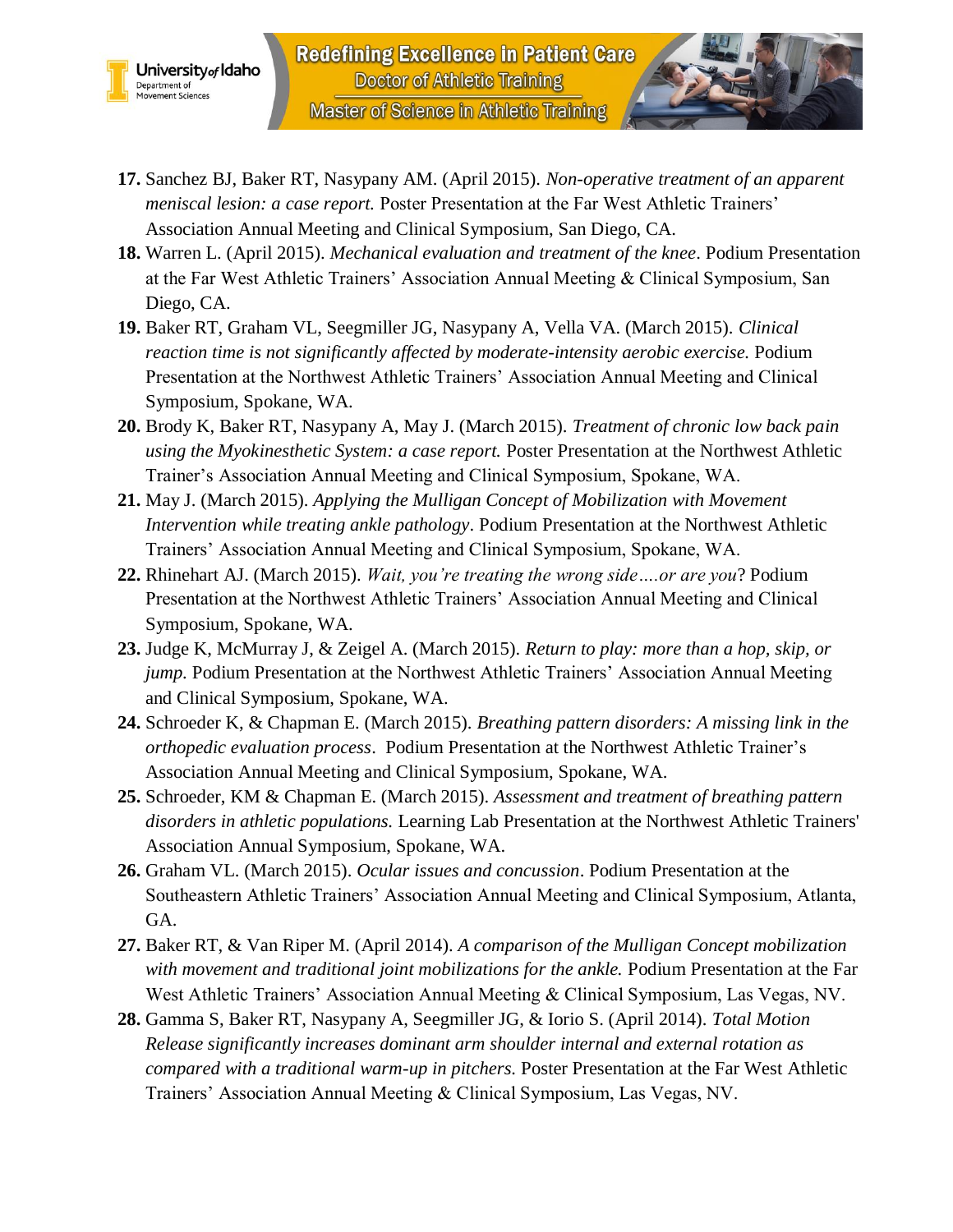



- **30.** Brody K. (March 2014). *Have you read the new position statements? Let us get you up to speed: evaluation of dietary supplements for performance nutrition*. Podium Presentation at the Northwest Athletic Trainer's Association Annual Meeting and Clinical Symposium, Portland, OR.
- **31.** Baker RT. (March 2014). *Have you read the new position statements? Let us get you up to speed: anabolic-androgenic steroids*. Podium Presentation at the Northwest Athletic Trainer's Association Annual Meeting and Clinical Symposium, Portland, OR.
- **32.** Matocha M, & Chastain M. (March 2014). *Peripheral and spinal mechanisms of pain and pain relief: a bottom up view of a top down experience*. Poster Presentation at the Northwest Athletic Trainer's Association Annual Meeting and Clinical Symposium, Portland, OR.
- **33.** MacDonald NJ, Baker JE, Warren L, Herrera D, & Bursch L. (March 2014). *Knowledge and readiness of inter-professional education in athletic training and nurse practitioner students: a pilot study*. Poster Presentation at the Northwest Athletic Trainer's Association Annual Meeting and Clinical Symposium, Portland, OR.
- **34.** Warren L, Baker RT, MacDonald NJ, & Baker JE. (March 2014). *Functional restoration of trochlear dysplasia using the selective functional movement assessment: a case study*. Poster Presentation at the Northwest Athletic Trainer's Association Annual Meeting and Clinical Symposium, Portland, OR.
- **35.** Canatsey TR, Smitley MC, Warren L, MacDonald NJ, & Baker JE. (March 2014). *Utilizing contralateral exercise to decrease pain and increase range of motion in four college athletes: a case series*. Poster Presentation at the Northwest Athletic Trainer's Association Annual Meeting and Clinical Symposium, Portland, OR.
- **36.** Graham VL, Baker RT, Brody K, Seegmiller JG, & Nasypany A. (March 2014). *The kingdevick test is not significantly affected by exercise: a pilot study*. Poster Presentation at the Northwest Athletic Trainer's Association Annual Meeting and Clinical Symposium, Portland, OR.
- **37.** Brody K, Graham VL, Baker RT, Seegmiller JG, & Nasypany A. (March 2014). *The sway balance test is not significantly affected by exercise: a pilot study*. Poster Presentation at the Northwest Athletic Trainer's Association Annual Meeting and Clinical Symposium, Portland, OR.
- **38.** Baker RT, Graham VL, Brody K, Seegmiller JG, & Nasypany A. (March 2014). *Clinical reaction time is not significantly affected by exercise: a pilot study*. Poster Presentation at the Northwest Athletic Trainer's Association Annual Meeting and Clinical Symposium, Portland, OR.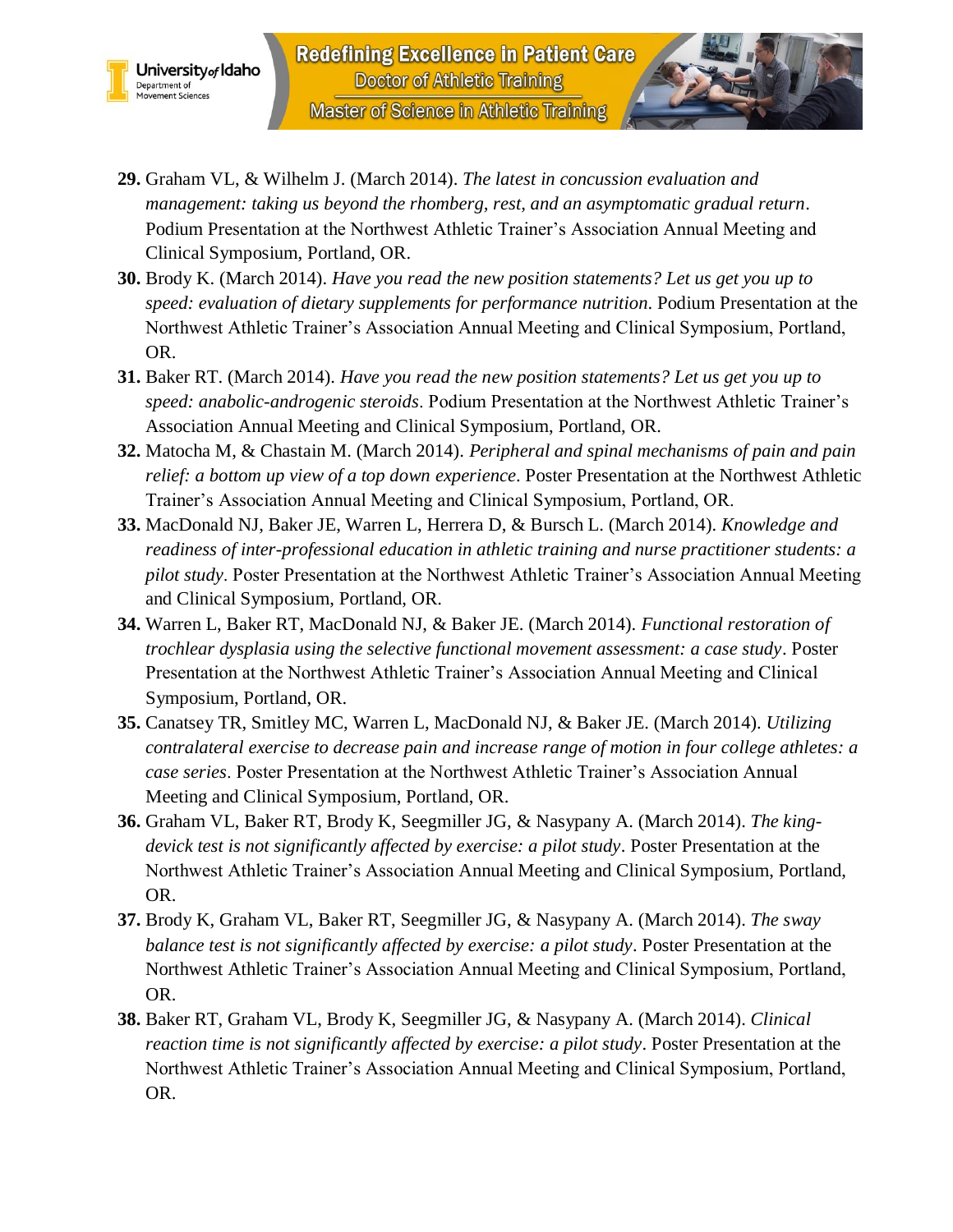



- **39.** Anderson TJ, Lawson DM, Taylor K, Thompson MA, & Seegmiller J. (March 2014). *The correlation between fatigue and asymmetrical max vertical ground reaction forces during multiple drop landings*. Poster Presentation at the NWACSM Regional Conference, Wenatchee, WA.
- **40.** Graham VL, Baker RT, Brody K, Seegmiller JG, & Nasypany A. (February 2014). *Exercise does not significantly affect the king-devick, sway balance, and clinical reaction time tests: A pilot study*. Poster Presentation at the Big Sky Athletic Training and Sports Medicine Conference, Big Sky, MT.
- **41.** Thompson MA, Gutmann A, Seegmiller J, & McGowan CP. (May 2013). *The effect of stride length on the dynamics of barefoot and shod running*. Podium Presentation at the Northwest Biomechanics Symposium, Moscow, ID.
- **42.** Baker RT, & Ruiz D. (April 2013). *Specialization in athletic training: Where are we going and how do we get there?* Podium Presentation at the Far West Athletic Trainers' Association Annual Meeting & Clinical Symposium, Sacramento, CA.
- **43.** Baker RT, Nasypany AM, & Seegmiller JG. (April 2013). *Reversal of chronic musculoskeletal dysfunction and pain*. Poster Presentation at the Far West Athletic Trainers' Association Annual Meeting & Clinical Symposium, Sacramento, CA.
- **44.** Ruiz D. (April 2013). *Mechanical diagnosis and therapy: Is it appropriate for athletic trainers?* Podium Presentation at the Far West Athletic Trainers' Association Annual Meeting & Clinical Symposium, Sacramento, CA.
- **45.** MacDonald NJ, Baker RT, Cady AC, & Eisenberg C. (April 2013). *Effects of instrument assisted soft tissue mobilization on standing vertical jump*. Poster Presentation at the Far West Athletic Trainers' Association Annual Meeting & Clinical Symposium, Sacramento, CA.
- **46.** Helvey J, Baker RT, Archuleta I, MacDonald NJ, & Baker JG. (April 2013). *Treatment of reactive tendinopathy utilizing positional release therapy*. Poster Presentation at the Far West Athletic Trainers' Association Annual Meeting & Clinical Symposium, Sacramento, CA.
- **47.** Mau H, Baker RT, MacDonald NJ, & Vasquez M. (April 2013). *A modified mobilization-withmotion to treat a lateral ankle sprain*. Poster Presentation at the Far West Athletic Trainers' Association Annual Meeting & Clinical Symposium, Sacramento, CA.
- **48.** Archuleta I, Helvey J, Baker RT, & MacDonald NJ. (April 2013). *The acute effects of total motion release on lower extremity mobility deficits*. Poster Presentation at the Far West Athletic Trainers' Association Annual Meeting & Clinical Symposium, Sacramento, CA.
- **49.** Ruiz D. (March 2013). *Improving tendinopathy outcomes*. Podium Presentation at the Northwest Athletic Trainers' Association Annual Meeting & Clinical Symposium, Boise, ID.
- **50.** Graham VL. (January 2013). *The importance of grass roots legislative advocacy in the athletic training profession*. Workshop presentation at the Eastern Athletic Trainers' Association Annual Conference, Buffalo, NY.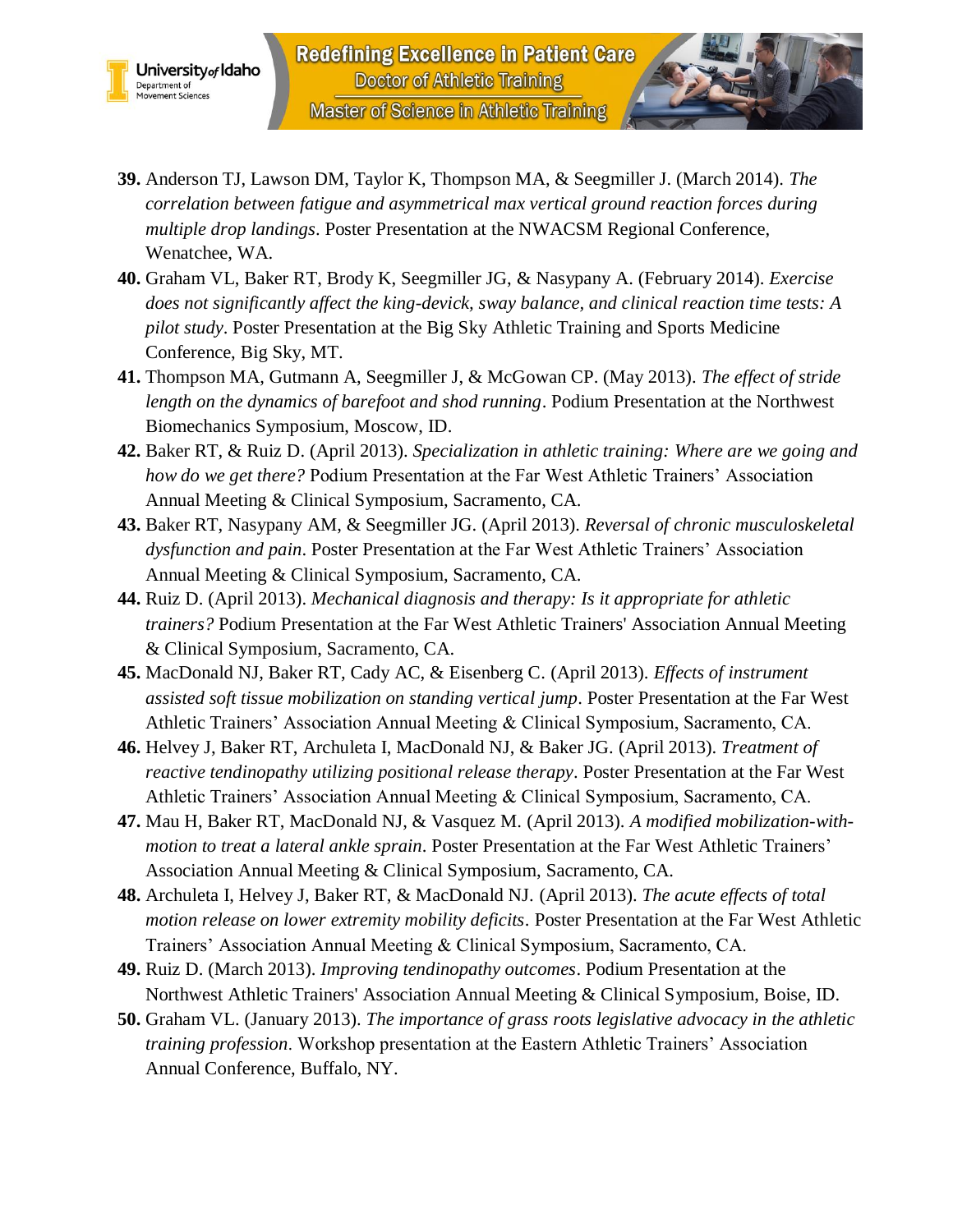



- **52.** Webb C. (July 2012). *Posterior tibial tendon repair with DVT complications of an ultramarathon runner*. Poster Presentation at the Southwest Athletic Trainers' Association Annual Meeting & Clinical Symposia, Dallas, TX.
- **53.** Baker RT. (June 2012). *Using instrument-assisted soft tissue mobilization to treat lower extremity pathology in a collegiate athletic training clinic: A pilot study*. Invited Podium Presentation at Practical Applications in Sports Medicine Symposium, Palm Springs, CA.
- **54.** Baker RT. (June 2012). *Treating lower extremity pathologies*. Panel Discussion at Practical Applications in Sports Medicine Symposium, Palm Springs, CA.
- **55.** Ruiz D. (June 2012). *The McKenzie method for spinal evaluation and spinal rehabilitation*. Podium Presentation at Practical Applications in Sports Medicine, Palm Springs, CA.
- **56.** Lang G, & Baker RT. (June 2012). *Técnica gavilán: Instrument-Assisted soft tissue protocol*. Invited Podium Presentation and Workshop at Practical Applications in Sports Medicine Symposium, Palm Springs, CA.
- **57.** Baker J, Baker RT, Nasypany A, & Perez S. (April 2012). *Treatment of acute torticollis using positional release therapy: A case series*. Poster Presentation at the Far West Athletic Trainers' Association Annual Meeting & Clinical Symposium, San Diego, CA.
- **58.** Cady AC & Baker RT. (April 2012). *Synovial chondromatosis of the elbow: A case report*. Poster Presentation at the Far West Athletic Trainers' Association Annual Meeting & Clinical Symposium, San Diego, CA.
- **59.** Stubbs E, Baker RT, & Ramos C. (April 2012). *Utilizing mulligan's concept for correcting an anterior positional fault of the fibula following a lateral ankle sprain: A case report*. Poster Presentation at the Far West Athletic Trainers' Association Annual Meeting & Clinical Symposium, San Diego, CA.
- **60.** Matsumoto M, Baker RT, Perez S, & MacDonald N. (April 2012). *Using instrument assisted soft tissue mobilization to treat lower extremity mobility deficits in a collegiate long distance runner: A case report*. Poster Presentation at the Far West Athletic Trainers' Association Annual Meeting & Clinical Symposium, San Diego, CA.
- **61.** Perez S, Baker RT, Matsumoto M, & MacDonald N. (April 2012). *Utilizing instrumentassisted soft tissue mobilization for post-operative care following bilateral carpal tunnel release in a collegiate long distance swimmer: A case report*. Poster Presentation at the Far West Athletic Trainers' Association Annual Meeting & Clinical Symposium, San Diego, CA.

*State Presentations*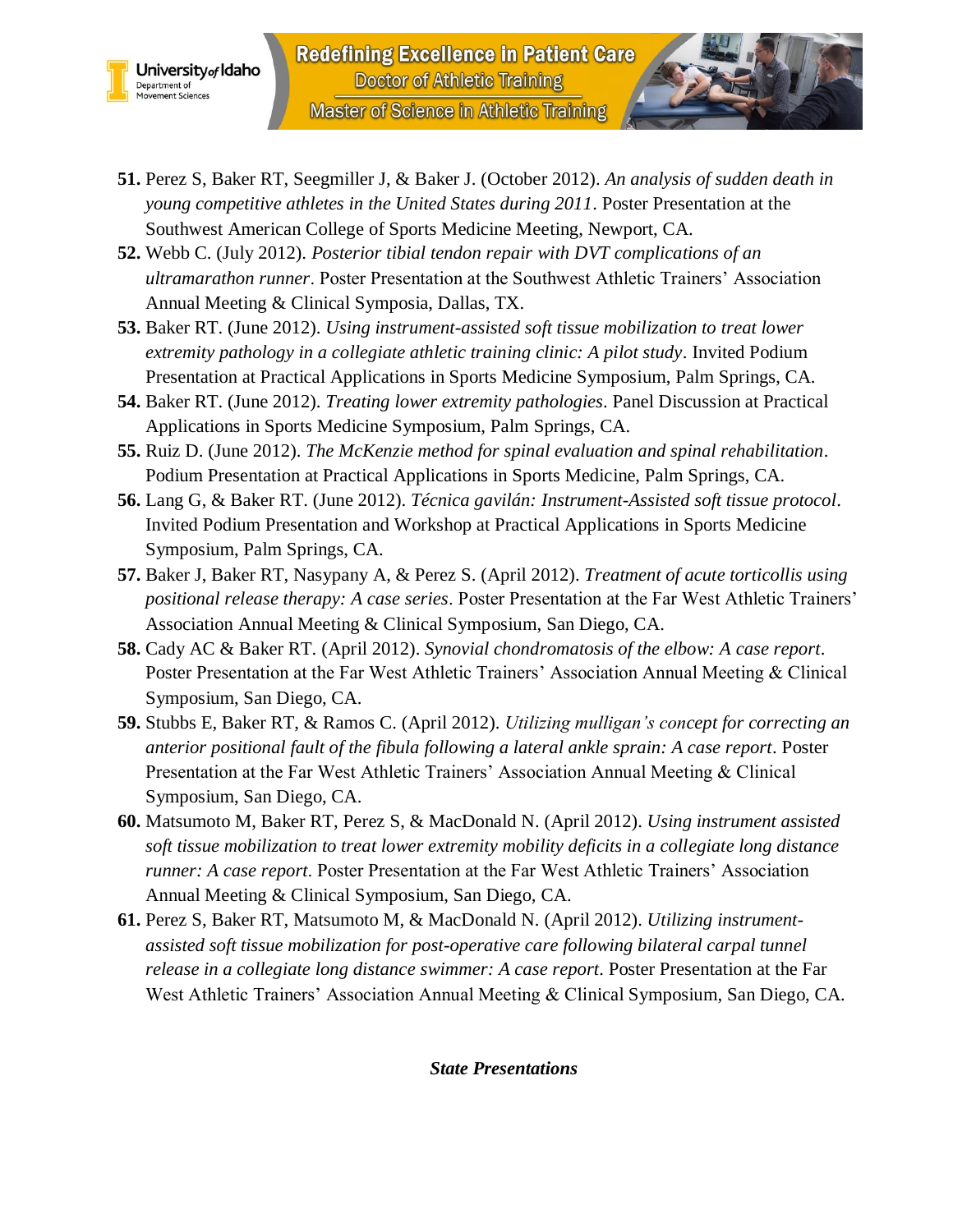



- **2.** Schroeder, KM. (May 2015). *Assessment and treatment of breathing pattern disorders in athletic populations*. Learning Lab Presentation at the Colorado Athletic Trainers' Association Annual Meeting & Clinical Symposium, Colorado Springs, CO.
- **3.** Gillberg E. (November 2014). *A sampling of screening and rehabilitation paradigms to improve your practice.* Podium Presentation at the Kansas Athletic Trainers' Society Symposium.
- **4.** Rhinehart AJ, & Schroeder KM. (May 2014). *Movement evaluation: A useful paradigm for musculoskeletal pain*. Podium Presentation at the Colorado Athletic Trainers' Association Annual Symposium and Business Meeting, Denver, CO.
- **5.** MacDonald N, Baker J, & Warren L. (February 2014). *Inter-professional education and collaborative practice in athletic training*. Podium Presentation at the California Athletic Trainers' Association State Meeting, Sacramento, CA.
- **6.** Warren L. (October 2013). *The dancer as the ultimate athlete: Injury prevention and rehabilitation*. Expert Panel Discussion at the Annual Cedars-Sinai/USC Glorya Kaufman Dance Medicine Center Conference, Los Angeles, CA.
- **7.** Baker RT, Seegmiller JG, & Nasypany A. (July 2013). *Reversal of chronic pain and dysfunction: Re-examining our clinical paradigms through our patient outcomes*. Podium Presentation at the Idaho Athletic Trainers' Association State Meeting, Coeur D'Alene, ID. July 2013.
- **8.** Seegmiller JG, Nasypany A, & Baker RT. (July 2013). *Advanced treatments in the athletic training clinic*. Podium Presentation at the Idaho Athletic Trainers' Association State Meeting, Coeur D'Alene, ID.
- **9.** Nasypany A, Seegmiller JG, &, Baker RT. (July 2013). *5 minute interventions that may change your practice*. Podium Presentation at the Idaho Athletic Trainers' Association State Meeting, Coeur D'Alene, ID.
- **10.** Judge K. (July 2013). *The lower extremity tune up: Positional release and joint mobilizations for the lower extremity*. Podium Presentation at the Idaho Athletic Trainers' Association State Meeting, Coeur D'Alene, ID.
- **11.** Melena JM. (July 2013). *Treating neuromuscular imbalance*. Podium Presentation at the Idaho Athletic Trainers' Association State Meeting, Ceour d'Alane, ID.
- **12.** Eusea J. (June 2013). *Louisiana athletic training demographics location project*. Podium Presentation at the Louisiana Athletic Trainers' Association Symposium, Gonzales, LA.
- **13.** Eusea J. (June 2013). *Louisiana secondary school safe sports award project*. Podium Presentation at the Louisiana Athletic Trainers' Association Symposium, Gonzales, LA.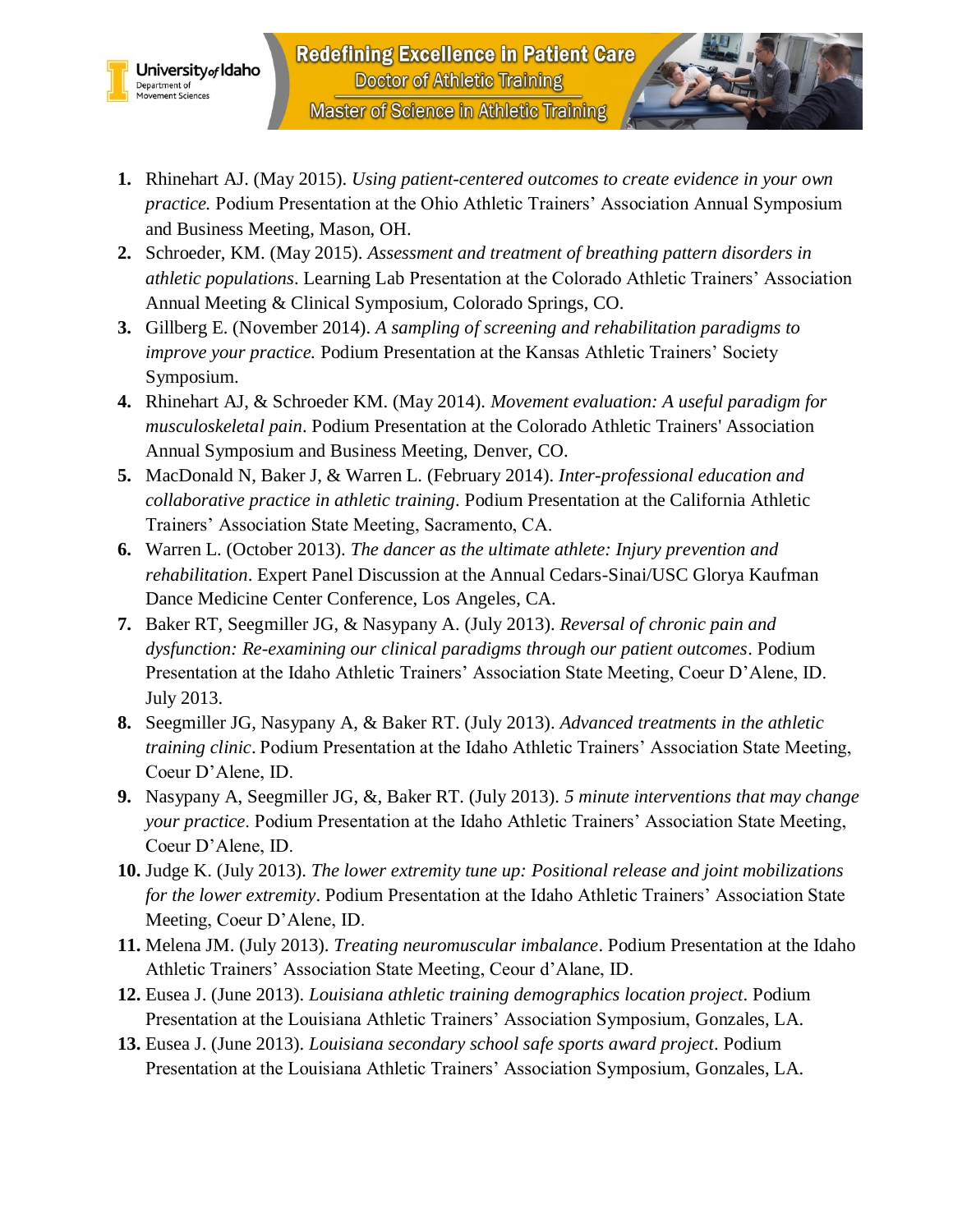



- **15.** Baker RT & MacDonald N. (February 2013). *Utilizing an action research philosophy to improve clinical practice and clinical outcomes*. Podium Presentation at the California Athletic Trainers' State Symposium, La Verne, CA.
- **16.** Eusea J. (December 2012). *Barriers in a secondary school setting*. Podium Presentation at the Louisiana Athletic Trainers' Association Symposium, New Orleans, LA.
- **17.** Ruiz D. (July 2012). *Back injuries on the field that do not need EMS*. Podium Presentation at the Idaho Athletic Trainers' Association Annual Meeting, Meridian, ID.
- **18.** Ruiz D. (June 2012). *Mechanical diagnosis and therapy for the athletic trainer*. Podium Presentation at the Pennsylvania Athletic Trainers' Society, Lancaster, PA.
- **19.** Lang G & Baker RT. (February 2012). *Técnica gavilán: Instrument-Assisted soft tissue protocol*. Podium Presentation and Workshop at California Athletic Trainers' Association State Meeting, Sacramento, CA.

#### *Local Presentations*

- **1.** Rhinehart AJ. (May 2015). *Clinical application of the Mulligan Concept for rapid improvements in patient-rated outcomes in an athletic training clinic*. Podium Presentation at the Ohio Athletic Trainers' Association Annual Symposium and Business Meeting, Mason, OH.
- **2.** Rhinehart A. (January 2014). *Traumatic Weber-C ankle fracture-dislocation: A case study of a college football athlete*. Podium Presentation at the Wilmington College CEU Event 'Atypical Situations in Athletic Training', Wilmington, OH.
- **3.** Krzyzanowicz R & Hoyt P. (January 2014). *How to utilize evidence-based medicine with students as a preceptor*. Presentation at Massachusetts College of Liberal Arts Athletic Training Education Program Continuing Education Lecture Series.
- **4.** Graham VL. (November 2013). *Sports-Related issues in public health: An overview of the impact of concussion and performance-enhancing drugs on public health*. Presentation in University of Idaho, Critical Issues in Health class.
- **5.** Graham VL. (November 2013). *Dermatological issues in athletic training*. Online presentation to Sacred Heart University, Athletic Training Education Program, General Medicine course.
- **6.** Graham VL. (September 2013). *Introduction to concussion and evidence-based concussion management*. Online presentation to California Baptist University Master of Science in Athletic Training Program, Seminar.
- **7.** Syvertson PR. (September 2013). *Concussion Management*. Invited presentation at Palo Alto and San Mateo School Districts, CA.